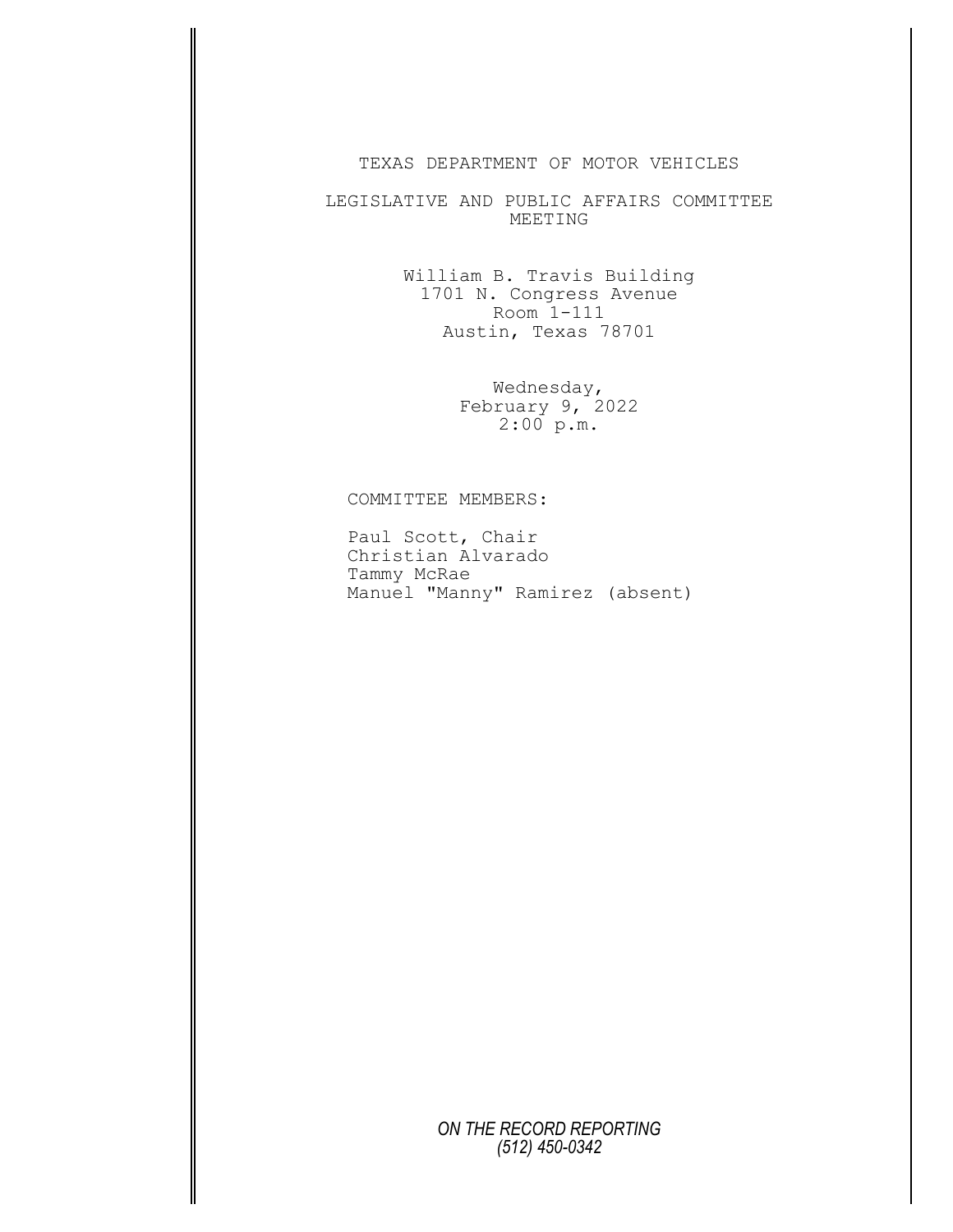|       |                | INDEX                                                                                                                                                                                                                                                                       |      |
|-------|----------------|-----------------------------------------------------------------------------------------------------------------------------------------------------------------------------------------------------------------------------------------------------------------------------|------|
|       | AGENDA ITEM    |                                                                                                                                                                                                                                                                             | PAGE |
| $1$ . |                | Roll Call and Establishment of Quorum                                                                                                                                                                                                                                       | 5    |
| $2$ . |                | Pledges of Allegiance - U.S. and Texas                                                                                                                                                                                                                                      | 6    |
| 3.    |                | Comments and Announcements from Committee Chair,<br>Committee Members, and Executive Director                                                                                                                                                                               |      |
|       | Α.             | Customer Service Advisory Committee<br>(CSAC) Update                                                                                                                                                                                                                        | 6    |
|       | B.             | Texas by Texas (TxT) Deployment Update                                                                                                                                                                                                                                      | 8    |
| 4.    |                | BRIEFING AND ACTION ITEMS<br>Consideration and Possible Recommendation for<br>Action to the Full Board and Briefings:                                                                                                                                                       |      |
|       | Α.             | Briefing on Legislative Implementations<br>(BRIEFING ONLY)                                                                                                                                                                                                                  | 10   |
|       | B.             | Briefing on 88th Regular Legislative<br>Session Recommendations Development<br>Schedule (BRIEFING ONLY)                                                                                                                                                                     | 16   |
|       | $\mathbb{C}$ . | Briefing on Motor Vehicle Industry<br>Regulation Advisory Committee (MVIRAC)<br>Meeting and Recommendations (BRIEFING ONLY)                                                                                                                                                 | 18   |
|       | $D$ .          | Briefing on TxDMV Review of Potential<br>Enhancements to Temporary Tags<br>(BRIEFING ONLY)<br>1. AAMVA's October 2020 Temporary Tag<br>Best Practices Guide                                                                                                                 | 28   |
| 5.    | CLOSED SESSION | The Committee may enter into closed session<br>under one or more of the following provisions<br>of the Texas Open Meetings Act, Government Code<br>Chapter 551:<br>• Section 551.071<br>$\bullet$ Section 551.074<br>$\bullet$ Section 551.076<br>$\bullet$ Section 551.089 | none |
| 6.    |                | Action Items from Closed Session                                                                                                                                                                                                                                            | none |
| 7.    |                | Public Comment                                                                                                                                                                                                                                                              | none |
| 8.    |                | Adjournment                                                                                                                                                                                                                                                                 | 44   |
|       |                | ON THE RECORD REPORTING                                                                                                                                                                                                                                                     |      |

*(512) 450-0342*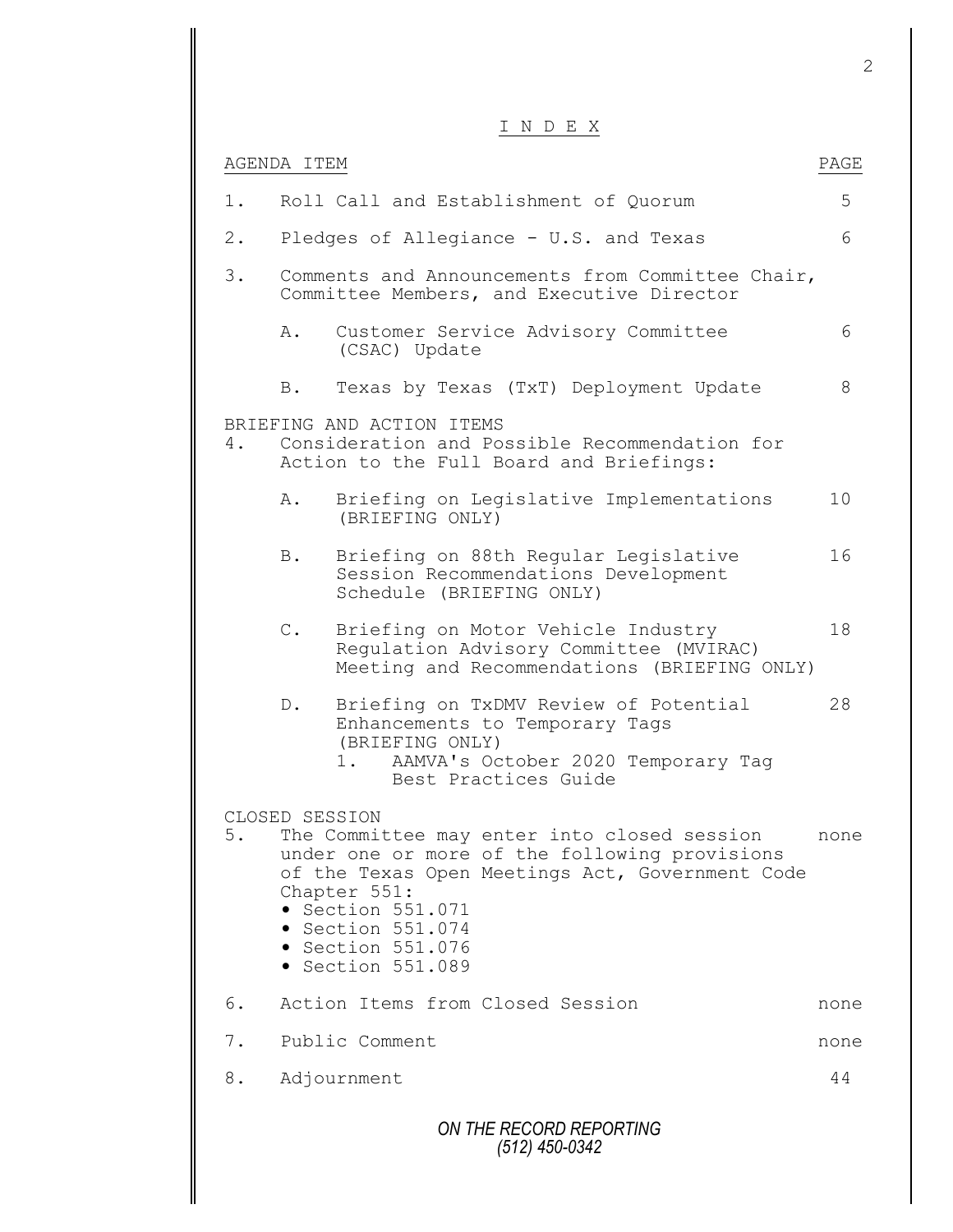| $\mathbf 1$    | P R O C E E D I N G S                                      |
|----------------|------------------------------------------------------------|
| $\overline{2}$ | MR. SCOTT: Good afternoon. My name is Paul                 |
| 3              | Scott, and I'm pleased to open the Legislative and Public  |
| $\overline{4}$ | Affairs Committee meeting of the Board of the Texas        |
| 5              | Department of Motor Vehicles.                              |
| 6              | It is now 2:00 p.m., and I'm now calling the               |
| 7              | board meeting for February 9, 2022 to order. I want to     |
| 8              | note for the record that the public notice of this         |
| $\mathsf 9$    | meeting, containing all items on the agenda, was filed     |
| 10             | with the Office of Secretary of State on February 1, 2022. |
| 11             | I want to welcome those who are with us at                 |
| 12             | today's committee meeting. Face coverings and social       |
| 13             | distancing are not required at this meeting, and each      |
| 14             | individual attending the meeting has the right and the     |
| 15             | responsibility to decide for themselves based on their     |
| 16             | personal circumstances. It is your choice, and you are     |
| 17             | welcome here at this meeting of the TxDMV.                 |
| 18             | Before we begin today's meeting, please place              |
| 19             | all cell phones and other communication devices in a       |
| 20             | silent mode, and please, as a courtesy to others, do not   |
| 21             | carry on side conversations or other activities in the     |
| 22             | meeting room.                                              |
| 23             | If you wish to address the Board or speak on an            |
| 24             | agenda item during today's meeting, please complete a      |
| 25             | speaker's sheet at the registration table or send an email |
|                | ON THE RECORD REPORTING                                    |

 $\mathsf{I}$ 

 $\mathbf \mathsf I$ 

*(512) 450-0342*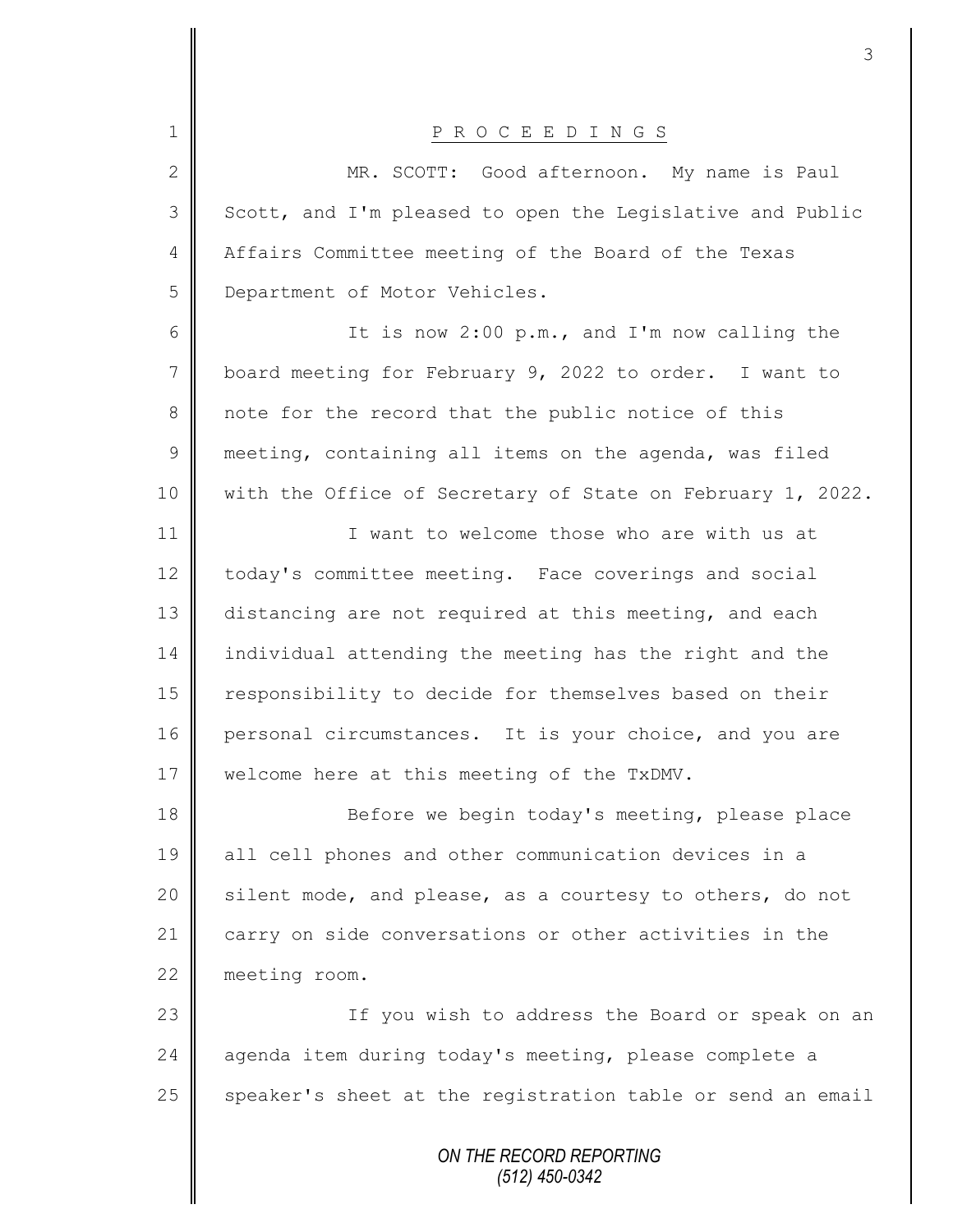1 to GCO general@TxDMV.gov. Please identify in your email 2 the specific item you are interested in commenting on, 3 your name and address, and whether you are representing 4 anyone or speaking for yourself. If your comment does not  $5 \parallel$  pertain to a specific agenda item, we will take your  $6 \parallel$  comment during the general public comment portion of the 7 meeting.

8 || In accordance with department administrative  $9 \parallel$  rule, comments to the board will be limited to three 10 || minutes. To assist each speaker, a timer has been 11 provided. The timer light will be green for the first two 12 minutes, yellow for one minute, and then red when your 13 time is over. Individuals cannot accumulate time from 14 other speakers. Comments should be pertinent to the 15 | issues stated on the comment sheet. When addressing the 16 Board, please state your name and affiliation for the 17 record.

18 There are a few things that will assist in 19 making the meeting run smoother and assist the court 20 || reporter in getting an accurate record: please identify 21 yourself before speaking, speak clearly, do not speak over 22 others, and please ask the chairman to proceed and be sure 23  $\parallel$  to get recognized before speaking.

24 || I would also like to thank our court reporter  $25$  who is transcribing this meeting.

> *ON THE RECORD REPORTING (512) 450-0342*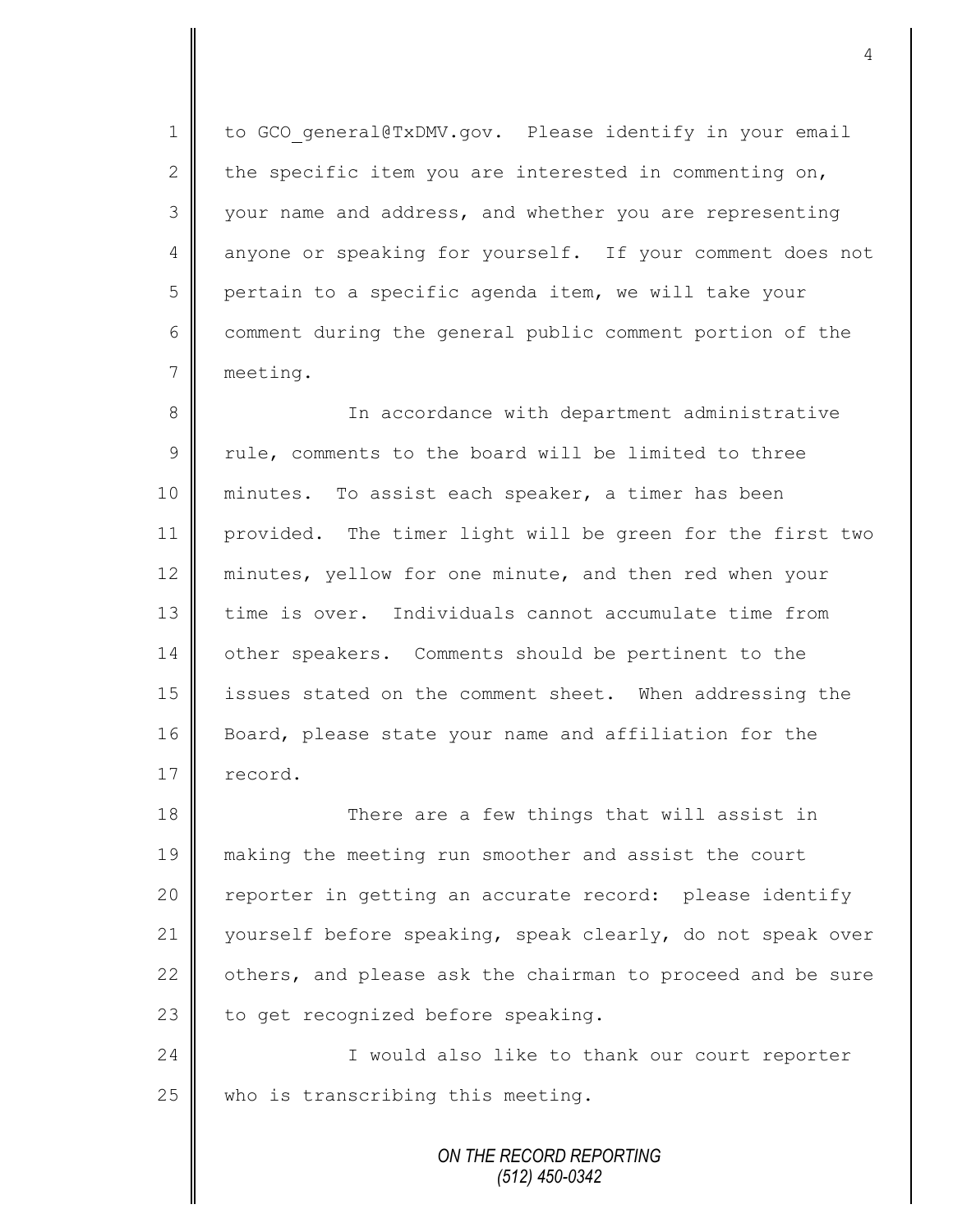*ON THE RECORD REPORTING (512) 450-0342* 1 To make sure we have an accurate recording of 2 this meeting, it is very important that Board members and 3 anyone presenting today identify themselves before 4 speaking and speak clearly and slowly. 5 Before we begin today, I will remind all 6 || presenters and those in attendance of the rules of conduct 7 at our Board meetings. In the department's rules Section 8 206.22, the Board chair is given authority to supervise  $9 \parallel$  the conduct of meetings. This includes the authority to 10 determine when a speaker is being disruptive of the 11 meeting or is otherwise violating the timing or 12 presentation rules I just discussed. 13 || The posted agenda stated that a quorum of the 14 Board may be present at this meeting; however, Board 15 members who are not members of the Legislative and Public 16 | Affairs Committee will not vote on any committee agenda 17 items today, nor will any Board action be taken. 18 || And now I'd like to have roll call of the Board 19 members. Please respond verbally when I call your name. 20 || Member Alvarado, are you here? 21 | MR. ALVARADO: Here. 22 WR. SCOTT: Member McRae? 23  $\parallel$  MS. McRAE: Here. 24 MR. SCOTT: And let the record reflect that I,  $25$  | Paul Scott, am here too. We have a quorum.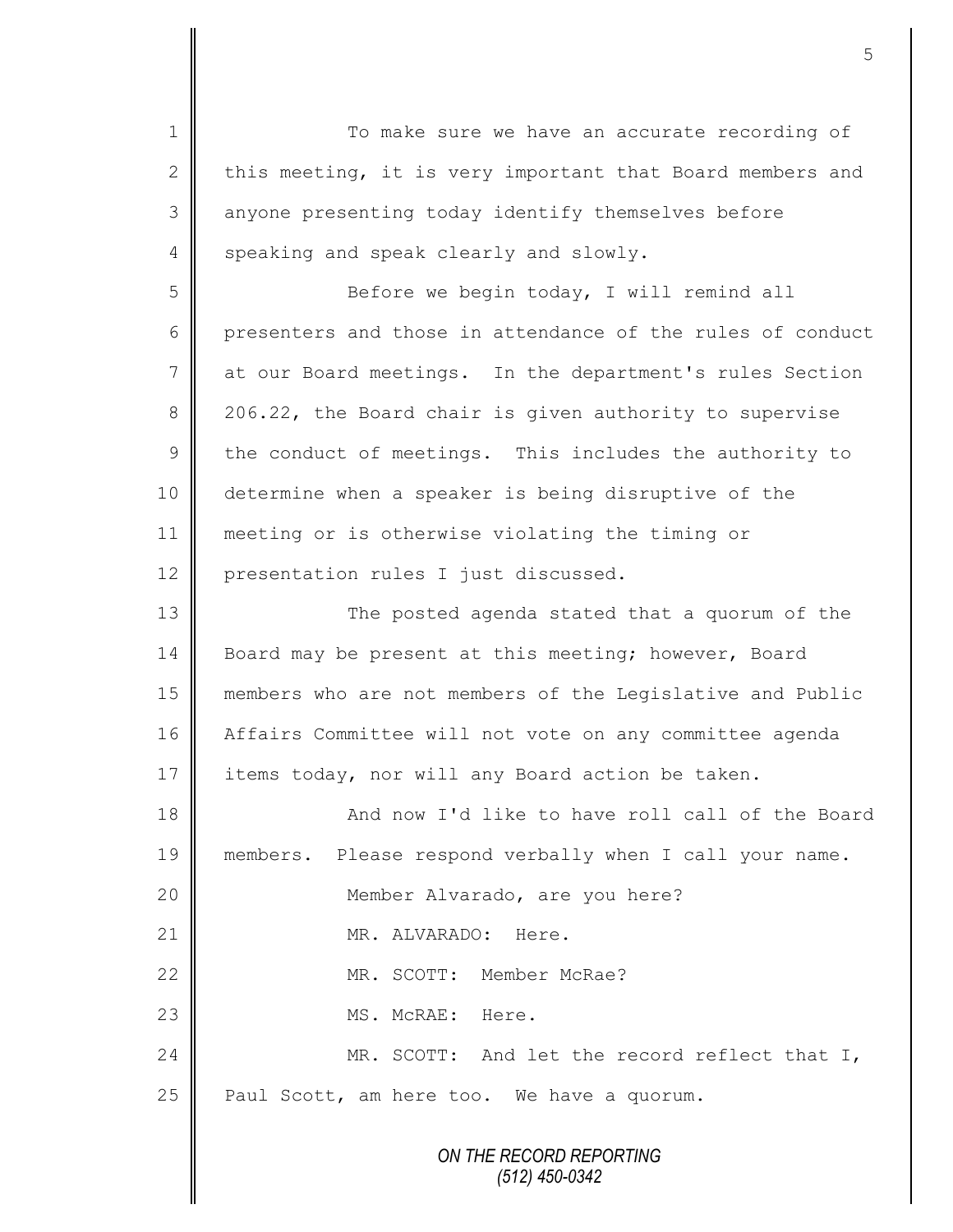| $\mathbf 1$  | Also, let the record reflect that Member                  |
|--------------|-----------------------------------------------------------|
| $\mathbf{2}$ | Ramirez is absent today.                                  |
| 3            | Next item, we will do the pledges of allegiance           |
| 4            | to the U.S. and Texas flags. Member Alvarado will lead us |
| 5            | in the pledges.                                           |
| 6            | (The pledges of allegiance, U.S. and Texas,               |
| 7            | were recited.)                                            |
| 8            | MR. SCOTT: Thank you, Member Alvarado, for                |
| $\mathsf 9$  | leading us in the pledges.                                |
| 10           | We will now move to item 3. Agenda item number            |
| 11           | 3 is comments and announcements from the committee chair, |
| 12           | committee members and executive director. We move to      |
| 13           | agenda item 3, comments and announcements, and at this    |
| 14           | time I will turn it over to Acting Executive Director     |
| 15           | Shelly Mellott regarding the Customer Service Advisory    |
| 16           | Committee update.                                         |
| 17           | MS. MELLOTT: Thank you, Chairman Scott.                   |
| 18           | For the record, my name is Shelly Mellott. I              |
| 19           | am the deputy executive director of the agency and        |
| 20           | currently acting as the executive director. Appreciate    |
| 21           | the time to share a few things with you this afternoon.   |
| 22           | First off, I'd like to give you an update on              |
| 23           | the meetings we've had with the Customer Service Advisory |
| 24           | Committee, otherwise known as CSAC, as everybody likes to |
| 25           | call it. The materials can be found on page 5 of your     |
|              | ON THE RECORD REPORTING                                   |

Ι Ш

*(512) 450-0342*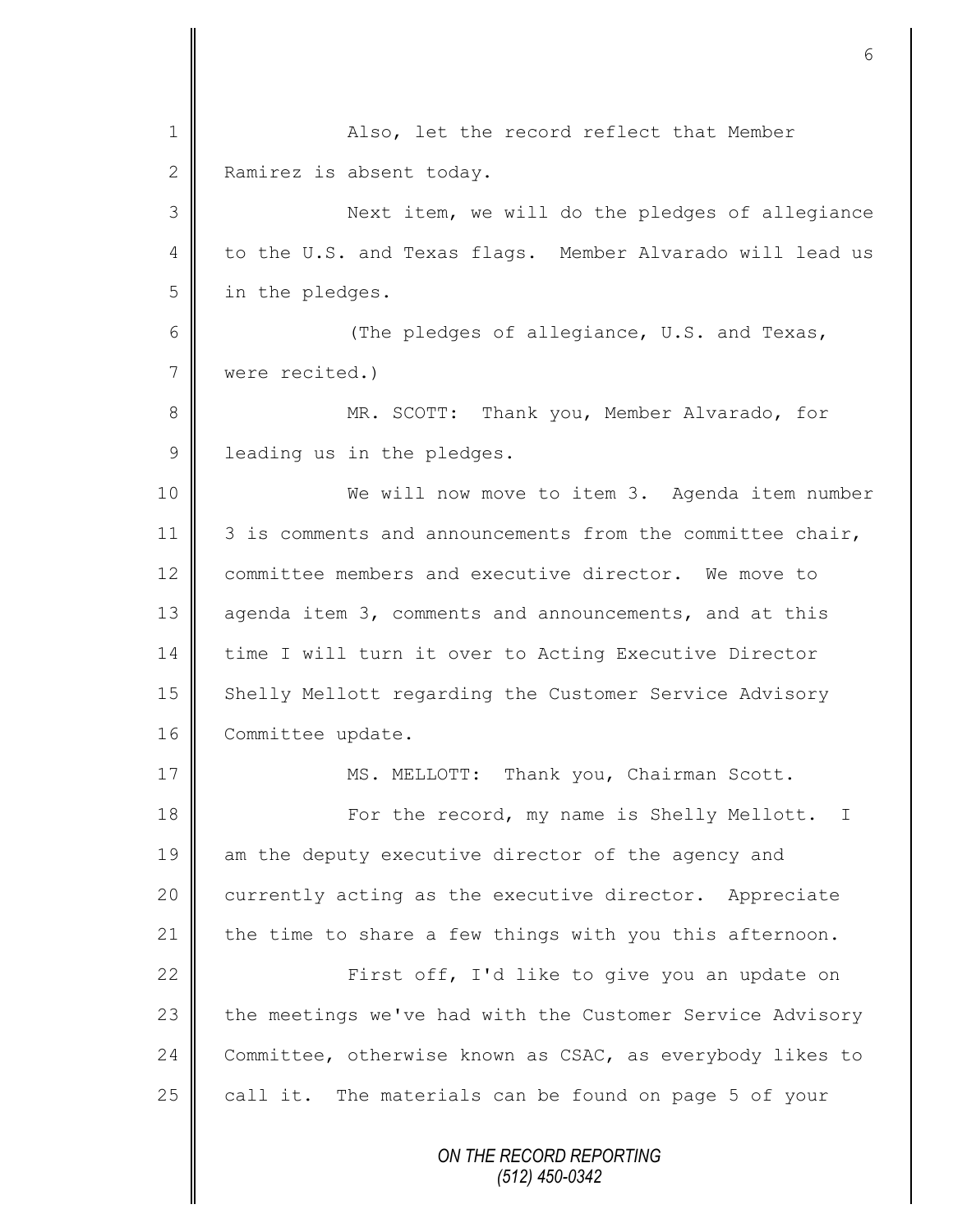| $\mathbf 1$    | Legislative and Public Affairs Committee book.             |
|----------------|------------------------------------------------------------|
| $\mathbf{2}$   | On November 17, 2021, the Customer Service                 |
| 3              | Advisory Committee conducted a meeting to discuss cost     |
|                |                                                            |
| $\overline{4}$ | reduction measures for limited service deputies. Vehicle   |
| 5              | Titles and Registration staff provided a committee with an |
| 6              | overview of the various types of deputies, deputy          |
| $\overline{7}$ | requirements, bond requirements and examples of burdensome |
| 8              | overhead costs identified by limited service deputies.     |
| $\mathcal{G}$  | A second CSAC meeting was conducted on December            |
| 10             | 13, and VTR provided an overview of statistical data for   |
| 11             | limited service deputies by county and potential cost      |
| 12             | reduction efforts.                                         |
| 13             | Representatives from Kroger and HEB provided               |
| 14             | information on overhead costs, inconsistencies across the  |
| 15             | various counties where registration renewals are           |
| 16             | completed, and shared information related to their limited |
| 17             | service deputy experiences. The representatives also       |
| 18             | answered questions from the committee members.             |
| 19             | John Ames, the CSAC presiding officer,                     |
| 20             | suggested that the tax assessor-collectors meet to discuss |
| 21             | ways to improve consistency between the counties and       |
| 22             | develop a best practice quide to alleviate some oversight  |
| 23             | burdens on those limited service deputies who operate in   |
| 24             | more than one county.                                      |
| 25             | Agency personnel has had further meetings with             |
|                | ON THE RECORD REPORTING<br>$(512)$ 450-0342                |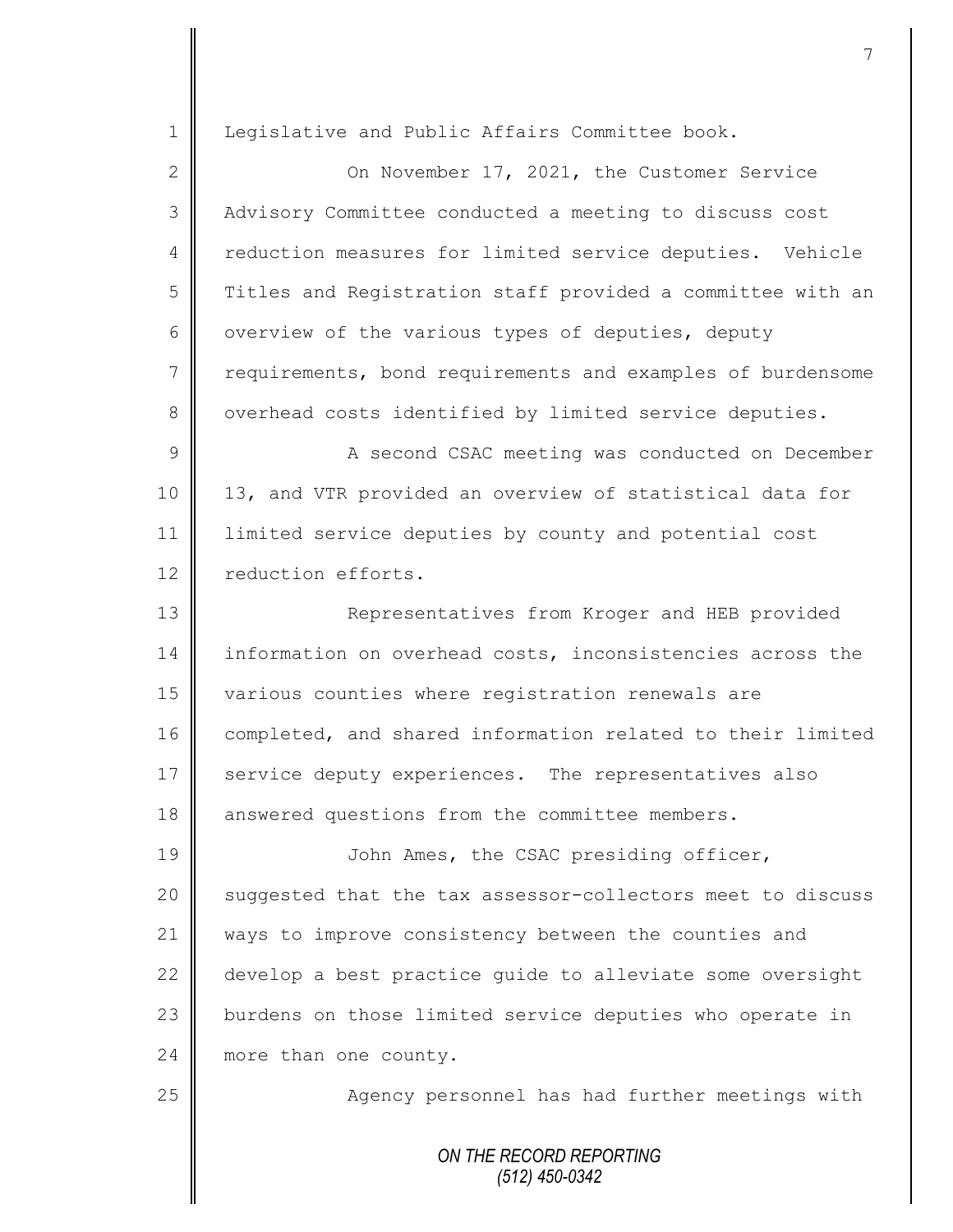*ON THE RECORD REPORTING (512) 450-0342* 1 the Tax Assessor-Collector Association leadership to 2 discuss the best practices quide and to offer resources as 3 | needed by the TACA leadership to develop the guide. 4 || That concludes my update on the CSAC committee. 5 Are there any questions? 6 (No response.) 7 MR. SCOTT: Okay. Being no questions, we'll 8 move on to agenda item 3.B regarding the Texas by Texas 9 deployment update. 10 Shelly. 11 | MS. MELLOTT: Thank you. 12 | Again, my name is Shelly Mellott, deputy 13 executive director, for the record. 14 The Texas by Texas deployment update, you can 15 find the materials on page 6 of your committee book. 16 To update you on our communication efforts, we 17 began communicating to the public about the Texas by Texas 18 project on Monday, January 31, when the Department of 19 Information Resources started their media campaign. 20 | This campaign included a multi-agency press 21 | release and links to prerecorded videos summarizing the 22  $\parallel$  benefits of the Texas by Texas platform and mobile 23 **application.** 24 **The agencies represented in the press release**  $25$  are the Texas Department of Information Resources, which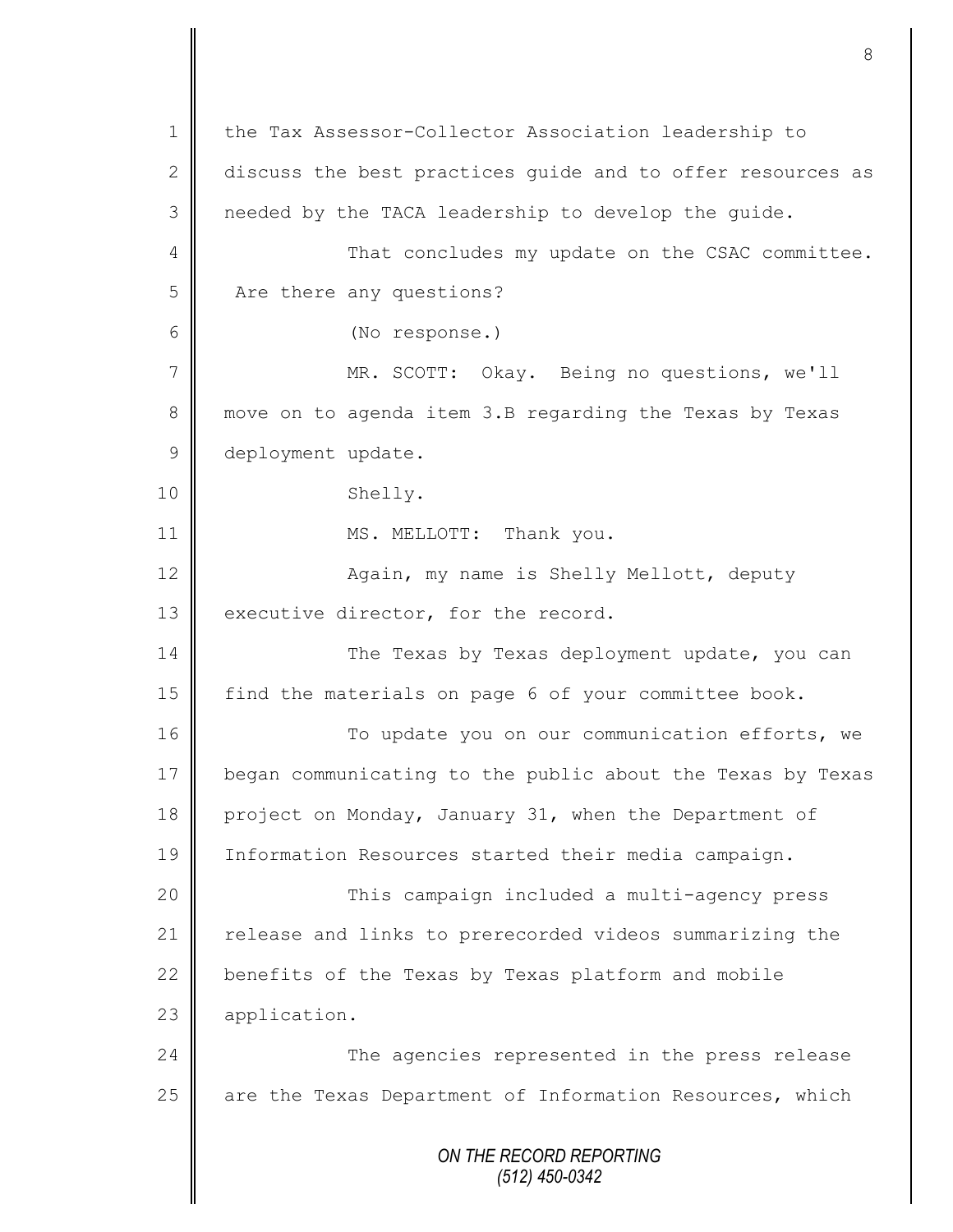1 is the lead agency on this project; the Texas Department 2  $\parallel$  of Public Safety, Texas Department of Licensing and 3 Regulation, and the Texas Department of Motor Vehicles.

4 The department is the first Texas state agency 5 to provide such broad access to an essential service via 6 | mobile application, as the Texas Department of Public 7 Safety and the Texas Department of Licensing and 8 Requiation provide services through the Texas by Texas 9 | website only.

10 || Motorists can access the TxDMV's registration 11 | renewal services using both the Texas by Texas website and 12 the mobile application. Offering mobile services allows 13 us to position ourselves for the future and to give our 14 customers more options to consume our services.

15 With this goal in mind, our communication 16 strategy focused on utilizing our social media channels to 17 promote the efforts of the marketing campaign which is 18 | overseen by the Department of Information Resources.

19 **Part of the marketing campaign, commercials for** 20 Texas by Texas, will air on the television and radio. And 21 if you follow the Texas Department of Motor Vehicles on 22  $\parallel$  social media, as mentioned, you will notice us retweeting 23 and reposting advertisements to help raise awareness of 24 | Texas by Texas and to encourage motorists to sign up for  $25$  an account.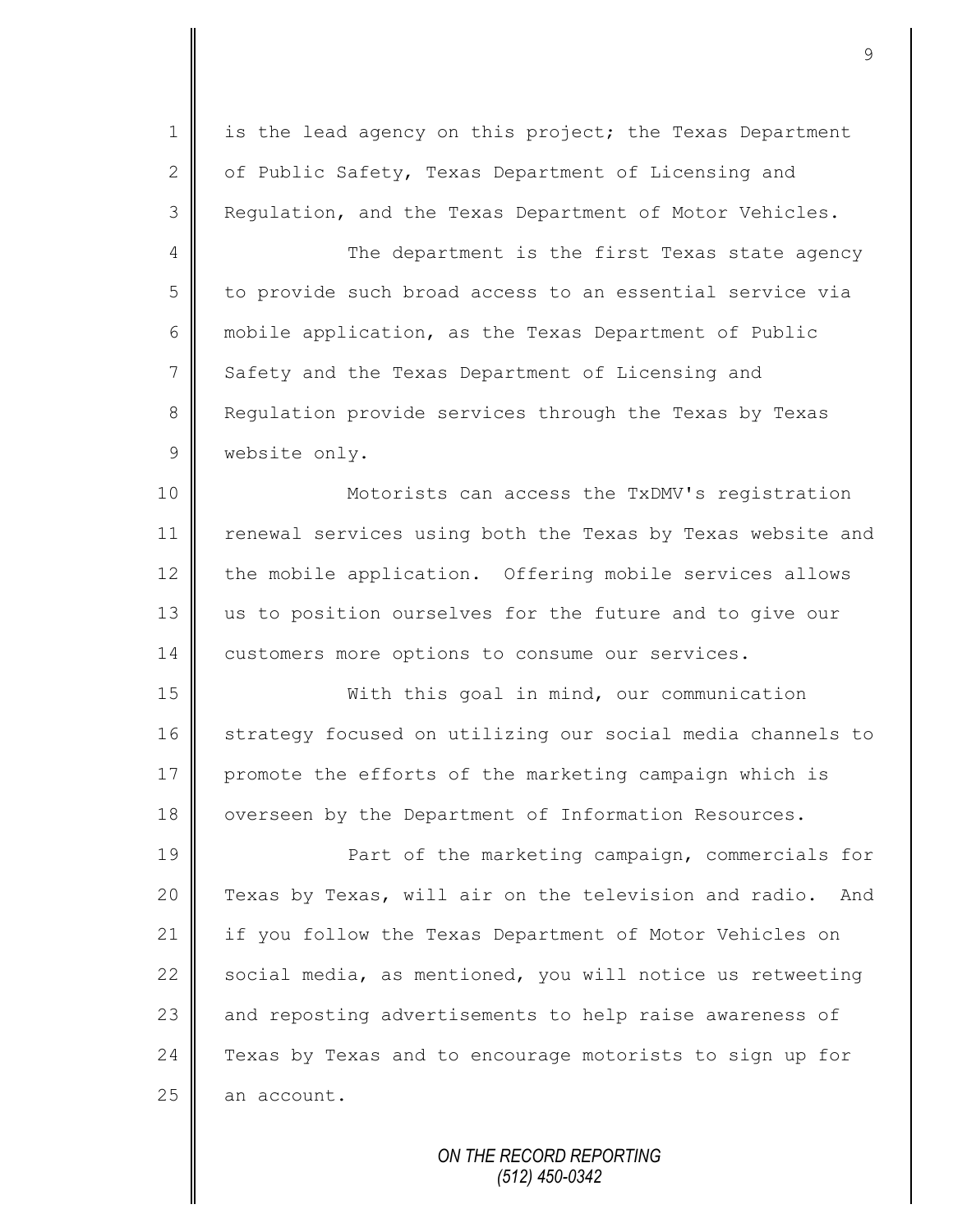*ON THE RECORD REPORTING* 1 That concludes my updates. Are there any 2 | questions from the Board members on Texas by Texas? 3 (No response.) 4 MR. SCOTT: Okay. Since we have no questions, 5 we'll move to the next agenda item. This agenda item is a 6 briefing from Keith Yawn on the legislative 7 | implementation. 8 | Keith. 9 || MR. YAWN: Chair Scott, members, Director 10 Mellott, good afternoon. My name is Keith Yawn, director 11 of Government and Strategic Communications. 12 ||<br>
Agenda item 4.A is a status update of the 13 implementation of principal pieces of legislation passed 14 by the 87th Legislature to amend department operations. 15 We are tracking progress on implementation of 27 House and  $16$  Senate bills, and I'm pleased to report that the 17 department has materially completed 16 of those, with nine 18 others underway and two on hold for reasons outside the 19 department's control. 20 | Your Board books contain a one-page summary of 21 each bill and its implementation status. The packet is 22  $\parallel$  ordered by bill number for easy reference. I will be 23 highlighting specific higher profile bills for this 24 presentation and will start each overview with the page 25 number of the bill summary to assist you in following

*(512) 450-0342*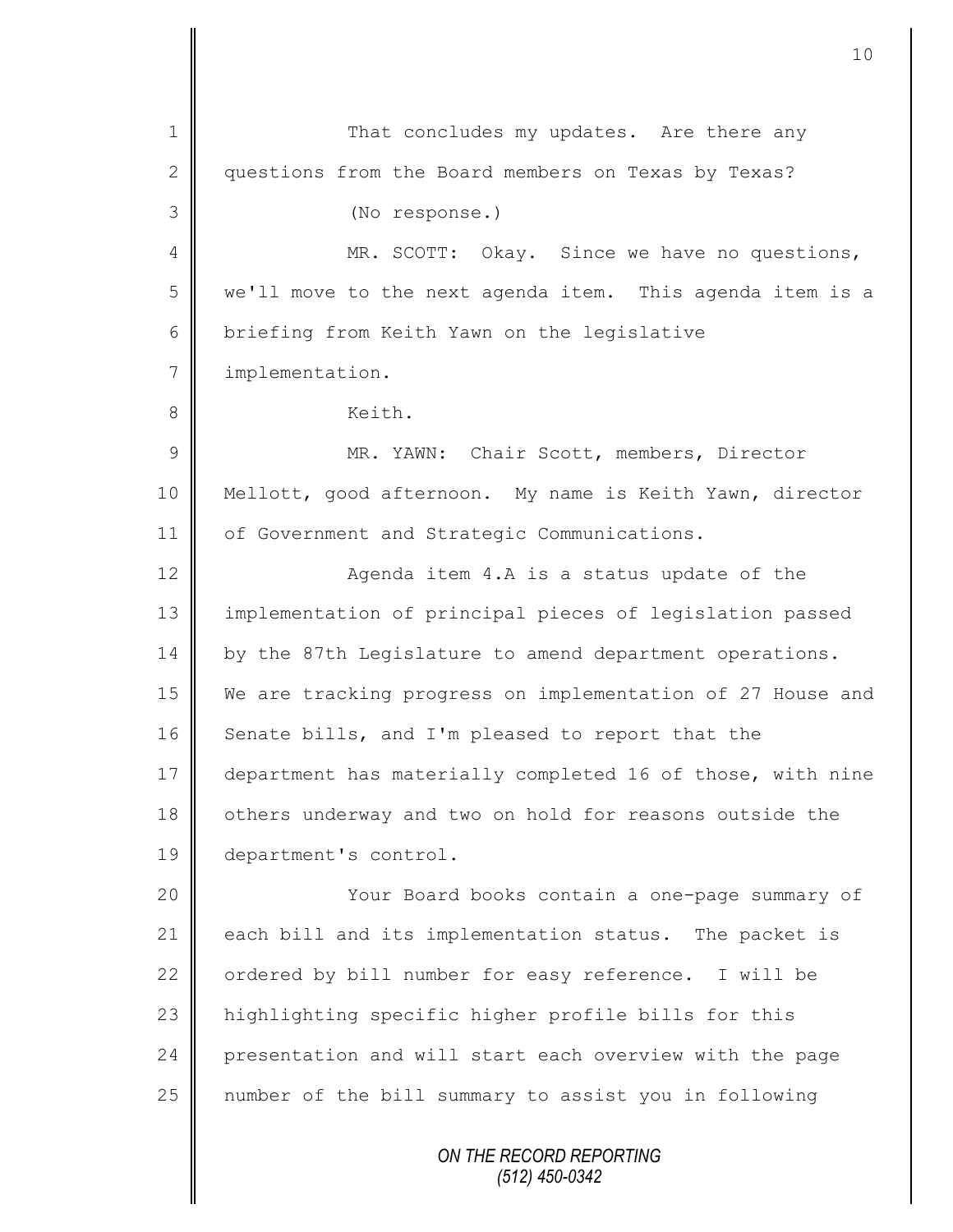1 || along. Please let me know if you have any questions as we 2 move through these items.

3 On page 17 of your Board book you'll find a 4 Summary of House Bill 2152. House Bill 2152 allows an 5 | online vehicle registration renewal option to a Texas DMV 6 customer that is otherwise eligible to renew their vehicle 7 registration.

8 Previously a person could renew vehicle 9 | registrations online for up to six months past their 10 | registration expiration. This is now extended to a full 11 year. This option became available in December with the 12 | required reprogramming of the Internet Vehicle and Titles 13 **Registration Service, or IVTRS, by the Information** 14 Technology Division and the support from Vehicle Titles 15 and Registration.

16 The summary for Senate Bill 792 can be found on 17 page 28. Senate Bill 792 requires vehicles to display the 18 International Symbol of Access, or ISA, on a license plate 19 | or placard when using disabled parking.

20 | Previously disabled veteran plates with the ISA 21 were allowed to make use of disabled parking. Disabled 22 veterans who meet the ISA requirements for mobility 23 | impairments are now able to obtain DV plates with the ISA 24 designation.

25 || The Board adopted rules to implement these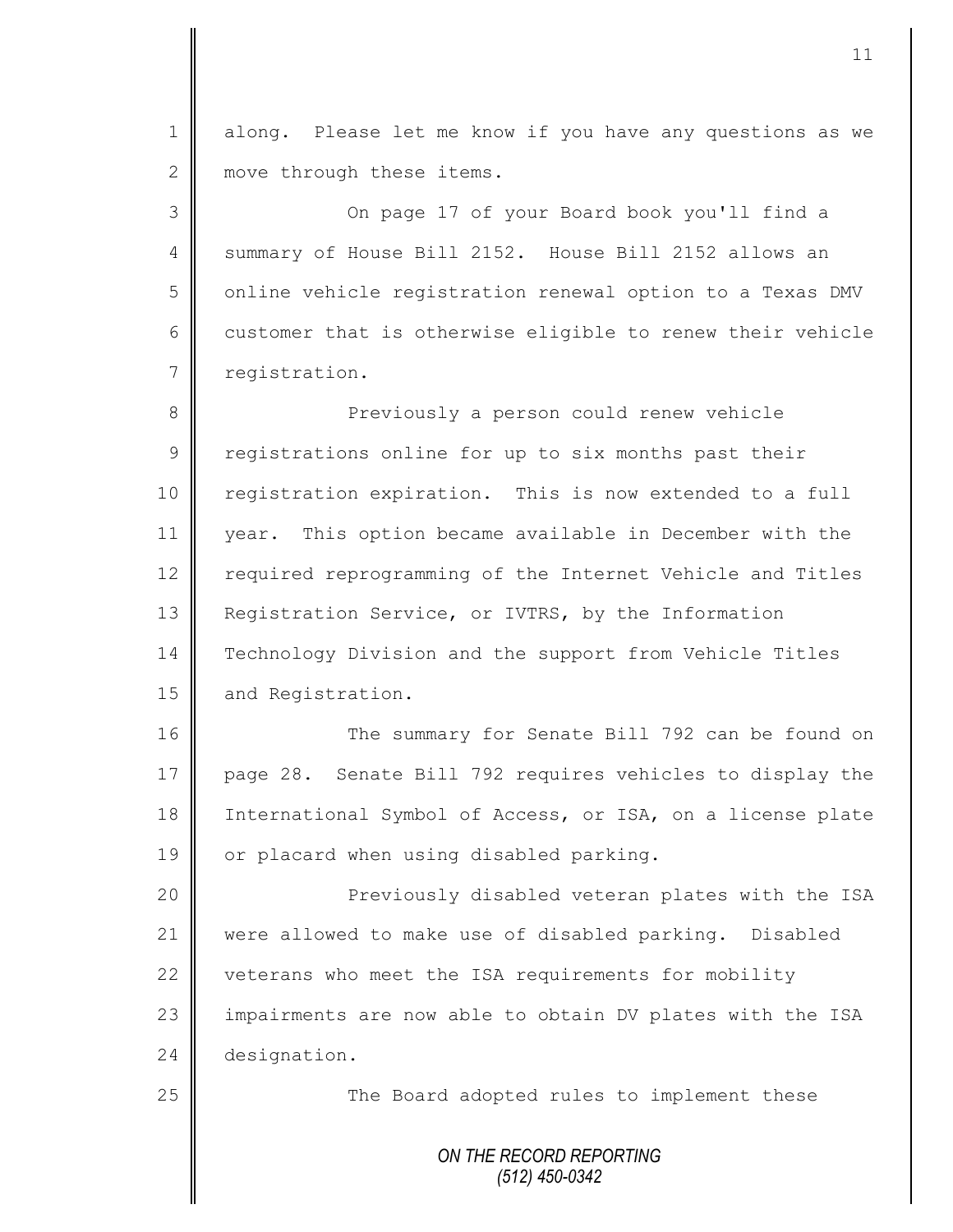1 | provisions prior to the December 1 bill requirement, and 2 the bill took effect on January 1. Texas DMV has released 3 commumnications, updated educational materials, and 4 participated in media interactions to help support public 5 awareness of this legislative policy change.

6 House Bill 2633 on page 18 was the outcome of 7 | omnibus legislation to prevent human trafficking in the 8 state. The bill held two requirements for Texas DMV.

9 || First, the department was instructed to direct 10 | a person to the opportunity to donate to the Traffic of 11 Persons Program Fund during vehicle registration or 12 renewal. A link to donate to this program is available on 13 the Texas DMV website now, and the link is also included 14 in an update released to IVTRS this month.

15 || The second requirement for Texas DMV was the 16 creation of a specialty license plate promoting the 17 prevention of human trafficking. The Texas Health and 18 Human Services Commission is currently sponsoring a public 19 competition for the plate design based on Texas DMV 20 provided design parameters. Following the selection of a 21 design and the receipt of the required plate production 22  $\parallel$  deposit, the department will make the plate available to  $23$  the public.

24 On page 35 you'll find a summary for Senate 25 | Bill 1815. Senate Bill 1815 was a statutory clean-up bill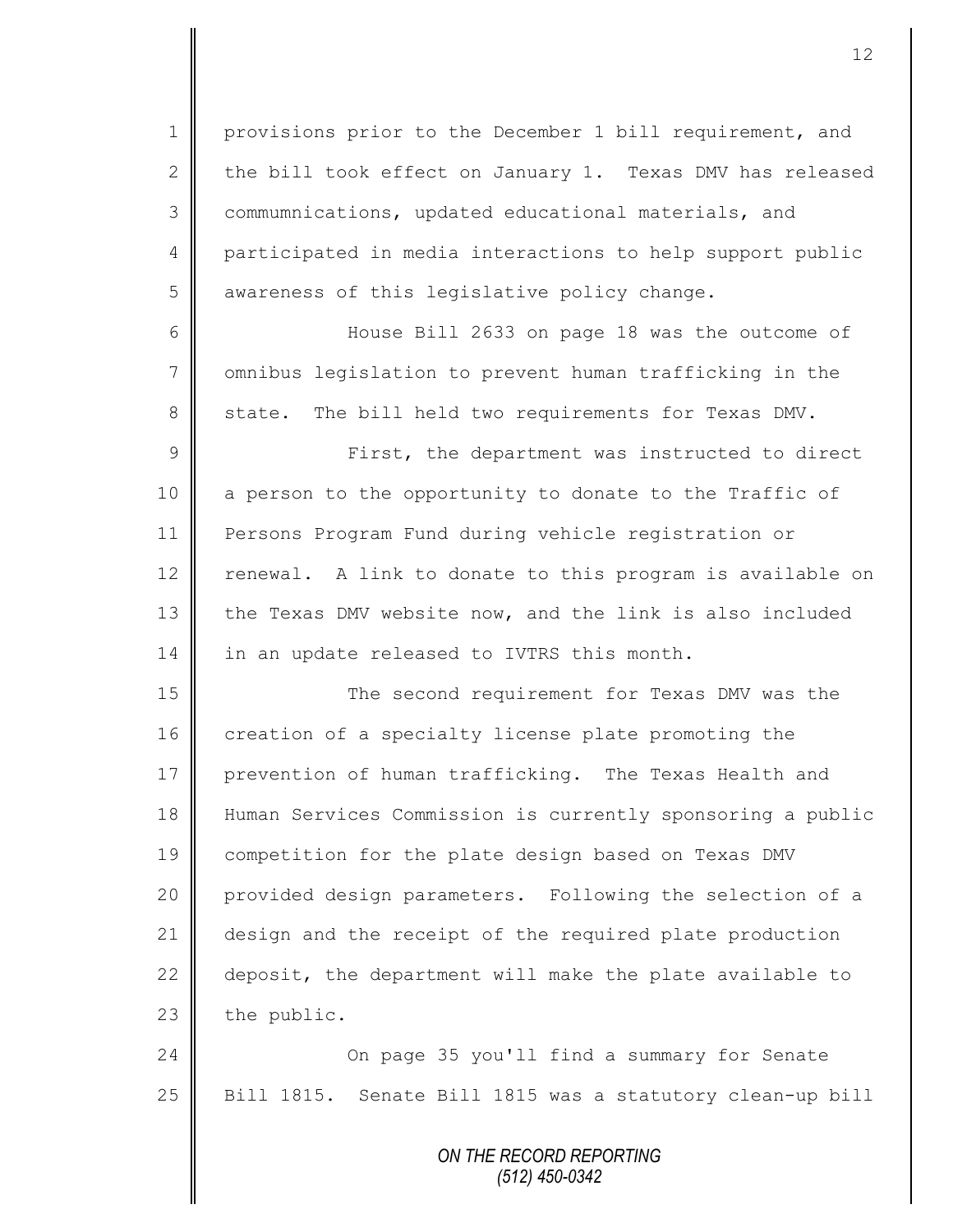1 | to ensure alignment of state vehicle size and weight 2 standards with federal requirements.

3 I highlight this bill because it was a 4 recommendation of the Board and shows the positive impact  $5 \parallel$  of the Board's impact to inform the legislature of these 6 statutory changes. As statutory clean-up legislation,  $7 \parallel$  this bill did not require active implementation by the 8 department.

9 || Additionally, the department implemented seven 10 | bills creating new specialty license plates, many related 11 to military designations or recognitions. These plates 12 were made available in December and included designs for 13 the Borinqueneers Congressional Gold Medal, Presidential 14 Service Badge, Make-a-Wish Foundation, Army Special 15 | Forces, Autism Awareness, Navy Submariners, and the Family 16 | First initiative. Several of the military-related plates 17 are also available with disabled veteran designations.

18 Unfortunately, the department was unable to 19 | obtain authorization from the United States Navy for the 20 use of the Navy SEALS name and the Special Warfare 21 insignia on a state license plate; therefore, the plate 22 authorized by House Bill 3401 has not been produced and 23 **m** made available to Texans at this time.

24 | Carolic also like to mention a couple of the bills  $25$  | that the agency is continuing to work to implement.

> *ON THE RECORD REPORTING (512) 450-0342*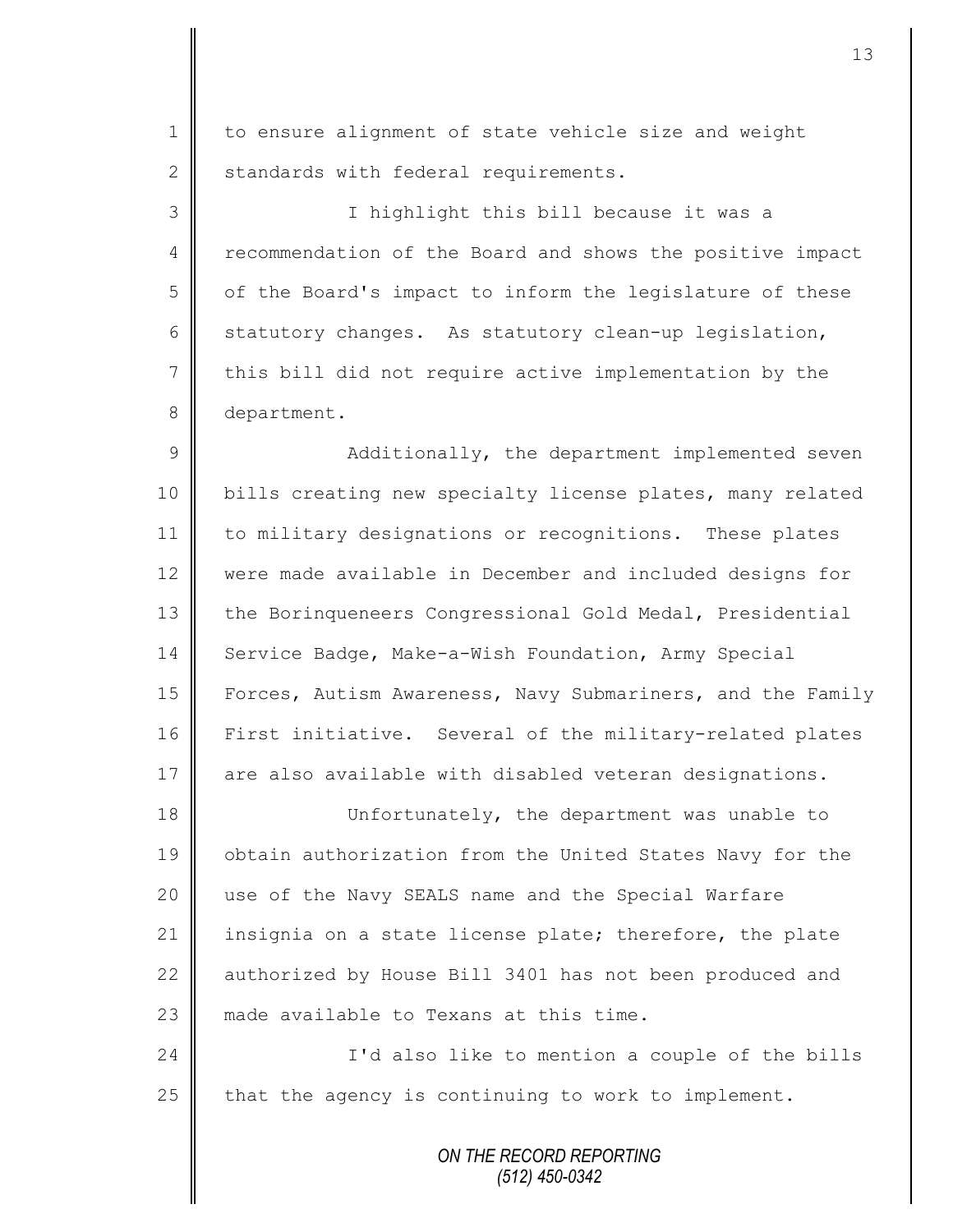1 A summary of Senate Bill 876 can be found on 2 page 30 of your board book. Senate Bill 876 allows 3 customers to apply for vehicle title or registration with 4 any county tax assessor-collector who is willing to accept  $5 \parallel$  the application. This process is referred to as Any 6 Willing County. 7 The Texas DMV Customer Service Advisory

8 Committee considered the implementation plan for this 9 | legislation last September and draft rules were published 10 in November. The Board will consider final adoption of 11  $\parallel$  the rules tomorrow. The legislation takes effect March 1.

12 || In the last several days, the Comptroller of 13 | Public Accounts policy tax counsel notified Texas DMV that 14 the provision of the legislation directing tax revenue 15 from transactions back to the county of residence may not 16 be supported by existing tax code.

17 Therefore, the 5 percent of tax and penalties 18 initially intended to be returned to the county of 19 Tesidence will remain in the county processing the 20 transaction. This determination and the related processes 21 are managed by the Comptroller and not up to Texas DMV 22 staff. Our staff has confirmed that the change would not 23 delay our ability to implement the legislation by the 24 effective date.

25 | Thelieve there will be more discussion of this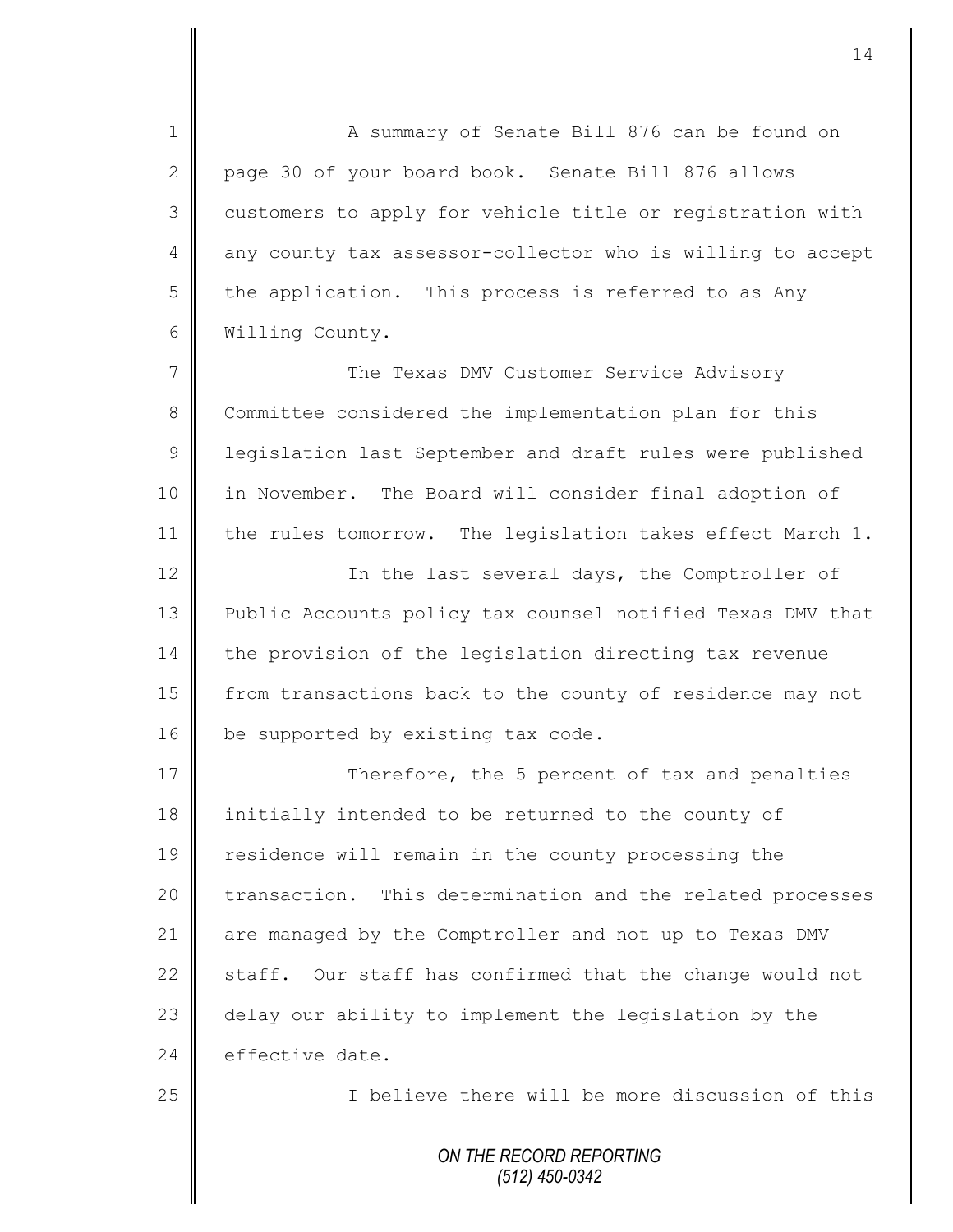1 | issue during the full Board meeting tomorrow, but we do 2 | have staff from the Vehicle Titles and Registration 3 Division available to take questions if there are any at 4 this time.

5 Senate Bill 15, on page 26, makes multiple 6 changes to how and under what circumstances Texas DMV 7 makes department-maintained motor vehicle data available 8 to external entities. The bill redefines authorized 9 cecipients and creates certain requirements of the 10 recipients upon receipt of data.

11 Texas DMV published an informal request for 12 comment on associated draft rules in mid December. The 13 department received comments from various groups, 14 individuals, industry, and law enforcement agencies, which 15 will assist staff in further development of this rule 16 language prior to formal posting and consideration by the 17 Texas DMV Board.

18 As you can see from this packet, there are numerous other bills the department has implemented or is 20 | in the process of implementing, not the least of which is House Bill 3927, which expanded the department's ability  $\parallel$  to requlate and enforce temporary tag production and use. While the department and Board have been 24 addressing the issue of fraudulent temporary tags and their public safety impact, hopefully this agenda item is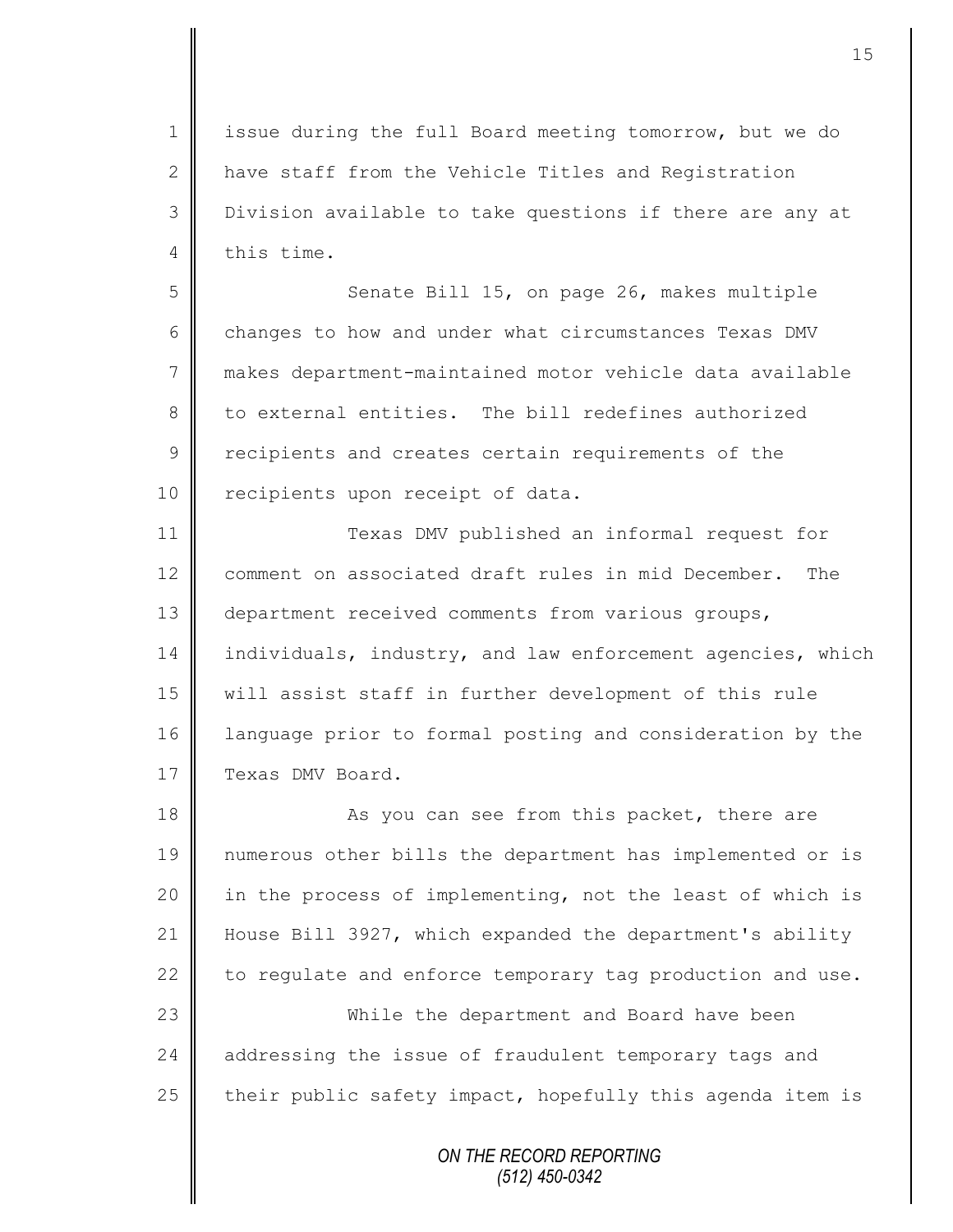*ON THE RECORD REPORTING* 1 a timely reminder that staff have also continued to 2 accomplish the many other tasks required to meet the needs  $3 \parallel$  of the motoring public. 4 || I'd be happy to take any questions you have. 5 (No response.) 6 || MR. SCOTT: Okay. No questions apparently, so 7 | we'll move to agenda item 4.B. 8 || MR. YAWN: Thank you. 9 || Chair Scott, members, Director Mellott, Keith 10 | Yawn, director of Government and Strategic Communications. 11 | Agenda item B is an overview of the upcoming 12 Schedule to identify, analyze, and approve policy 13 recommendations for consideration by the 88th Texas 14 | Legislature in January 2023. 15 || The Texas Legislature relies on state agencies 16 and other organizations with subject matter expertise to 17 Support their work to pass legislation improving the 18 efficiency and impact of state operations. 19 This support is provided during a legislative 20 session in an agency's analysis and testimony on 21 legislation but also in advance of the session by helping 22 didentify ideas that will become filed legislation. 23 While it may seem early to begin this 24 discussion, it can take time to collect the appropriate 25 | ideas from our various stakeholders and properly vet their

16

*(512) 450-0342*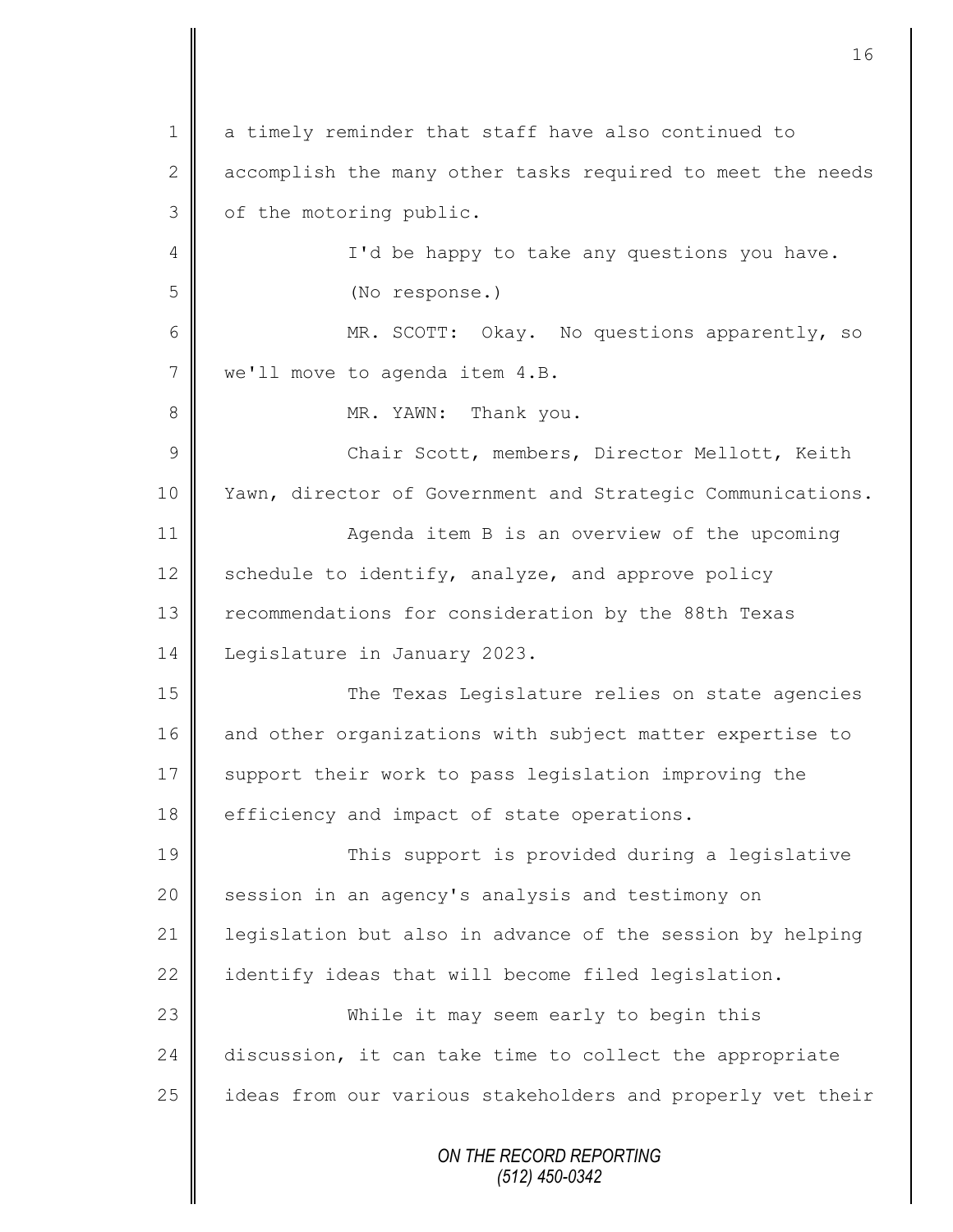*ON THE RECORD REPORTING* 1 | legal, operational, and financial impact so we have a  $2 \parallel$  clear understanding of the policies recommended. 3 We are beginning the process of identifying 4 ideas for statutory change this month through discussions 5 with internal staff and stakeholder groups. We also 6 encourage Board members to suggest ideas throughout this 7 process. 8 Government and Strategic Communications staff 9 | will support a multi-divisional effort to collect ideas 10 and review their potential impacts throughout the spring, 11 | creating a prioritized list of ideas. 12 | It is important during this process to vet the 13 | issues as thoroughly as possible to limit surprises in 14 | later stages. Part of this process will also be to work 15 | with the Motor Vehicle Crime Prevention Authority staff 16 and their board to identify the statutory needs related to 17 those programs. 18 We hope to bring the Board an initial slate of 19 potential recommendations for review and feedback in the 20 early summer. After receiving Board input on the ideas, 21 we will further refine them and bring a final list of 22  $\parallel$  recommendations to the Board for approval at the end of  $23$   $\blacksquare$  the summer. 24 While this is an aggressive schedule, the  $25$  timing should allow us to use the months leading into

*(512) 450-0342*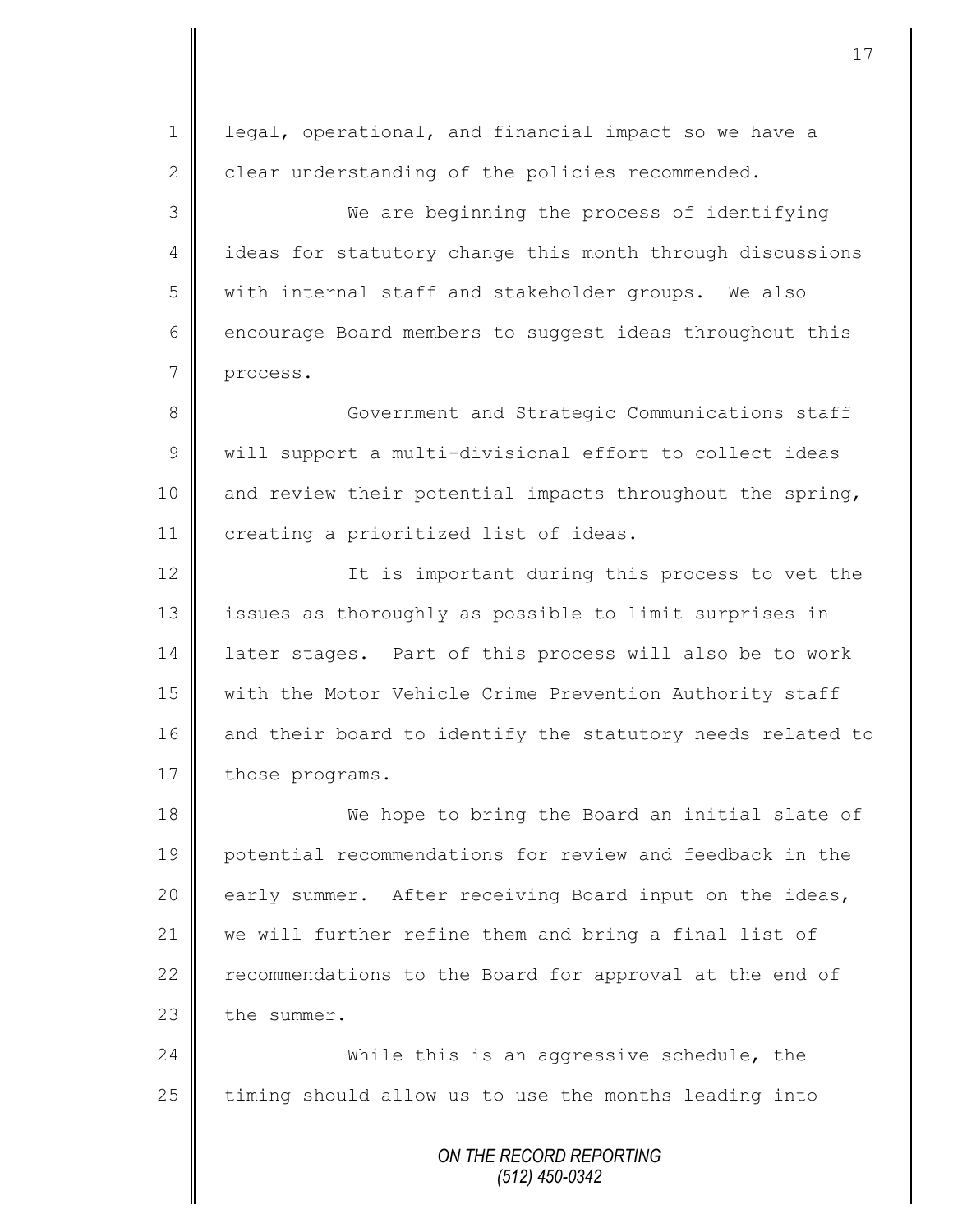*ON THE RECORD REPORTING (512) 450-0342* 1 January 2023 to educate legislative and elected official 2  $\parallel$  offices on the statutory needs of the department. 3 I can take any questions you have on this item. 4 MR. SCOTT: Board members, any questions? 5 (No response.) 6 MR. SCOTT: Do we have any public comments on 7 this agenda item? 8 || MS. AUCOIN: Aline Aucoin, for the record, 9 associate general counsel for DMV. 10 || No comments on this agenda item. 11 MR. SCOTT: Thank you. 12 **||** Okay. We'll move to agenda item 4.C, and we 13 | need Monique Johnston and Brian Ge. 14 | MS. JOHNSTON: Chair Scott, members, Director 15 Mellott, good afternoon. For the record, my name is 16 | Monique Johnston. I'm the director of the Motor Vehicle 17 Division, or MVD. 18 The purpose of this briefing is to provide you 19 with the background information on the Motor Vehicle 20 | Industry Regulation Advisory Committee, or the MVIRAC, and 21 their recommendation to fingerprint all independent 22  $\parallel$  general distinguishing number, or GDN, holders. The 23 briefing memorandum is on page 39 of your Board book of 24 vour material. 25 || At the December 16, 2021, meeting, MVIRAC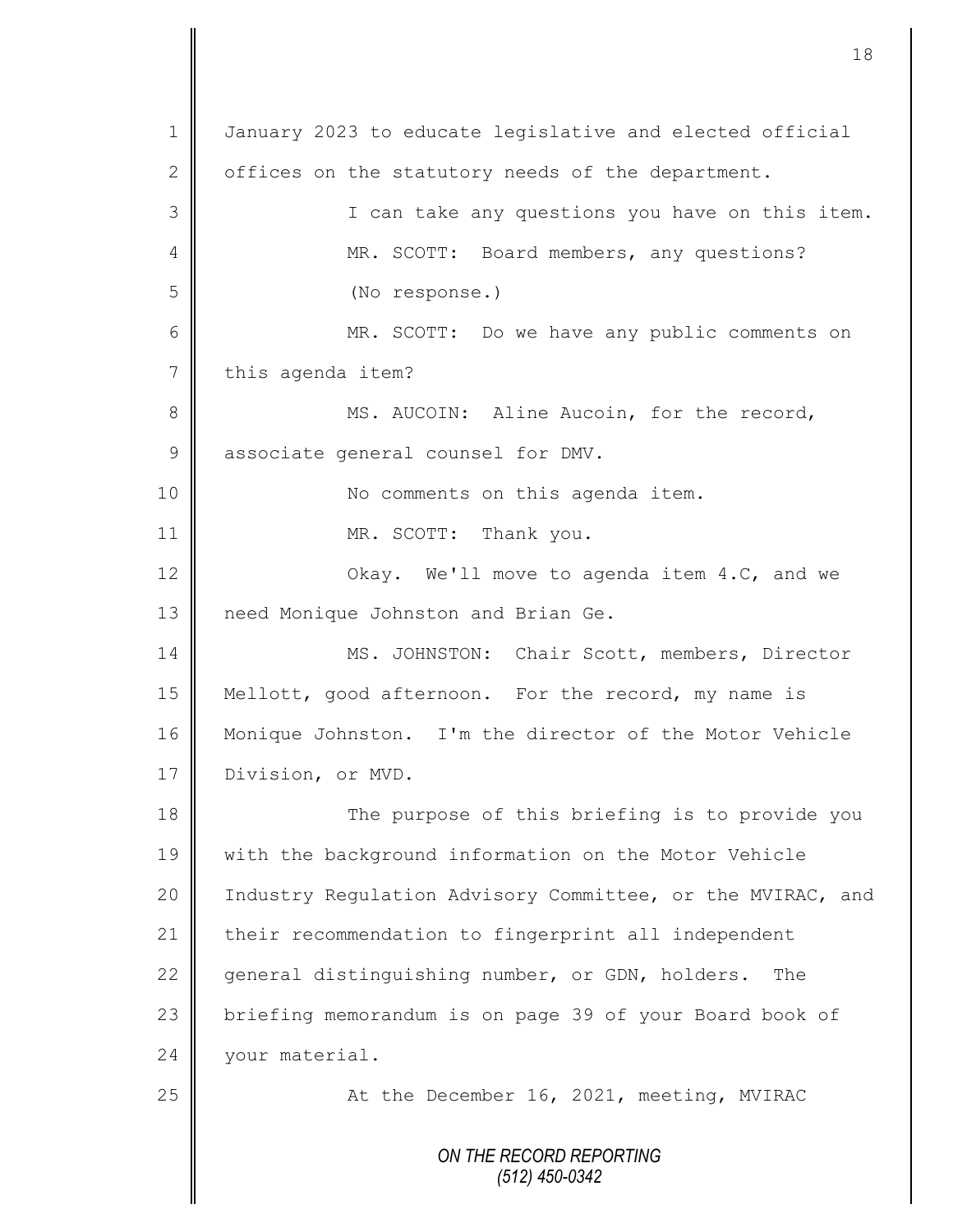1 | recommended that the department fingerprint all GDN 2 holders to help deter temporary tag fraud and to deter  $3 \parallel$  those who are attempting to obtain a license with stolen 4 identities.

5 Implementing this recommendation would allow 6 the department to more effectively screen approximately 83 7 percent of license holders, including non-franchised motor 8 vehicle, motorcycle, towables, travel trailer, utility 9 trailer, and semi trailer dealers.

10 || Fingerprinting offers a more comprehensive and 11 accurate identity and criminal history search of the 12 Department of Public Safety, or DPS, and the Federal 13 | Bureau of Investigation, or FBI, databases.

14 | Fingerprints would be collected through the DPS 15 authorized service and would require the individual to be 16 present and show identification prior to having their 17 | fingerprints taken and scanned.

18 The authorized service provider has a large 19 national network of locations and can coordinate 20 electronic and card-based fingerprinting services when 21 necessary for persons that are located in remote locations  $22$  of the state. Applicants would pay the service provider 23 directly for the fingerprinting service, and the current 24 cost of that service is \$38.25 per person.

25 | The department is eligible also to enroll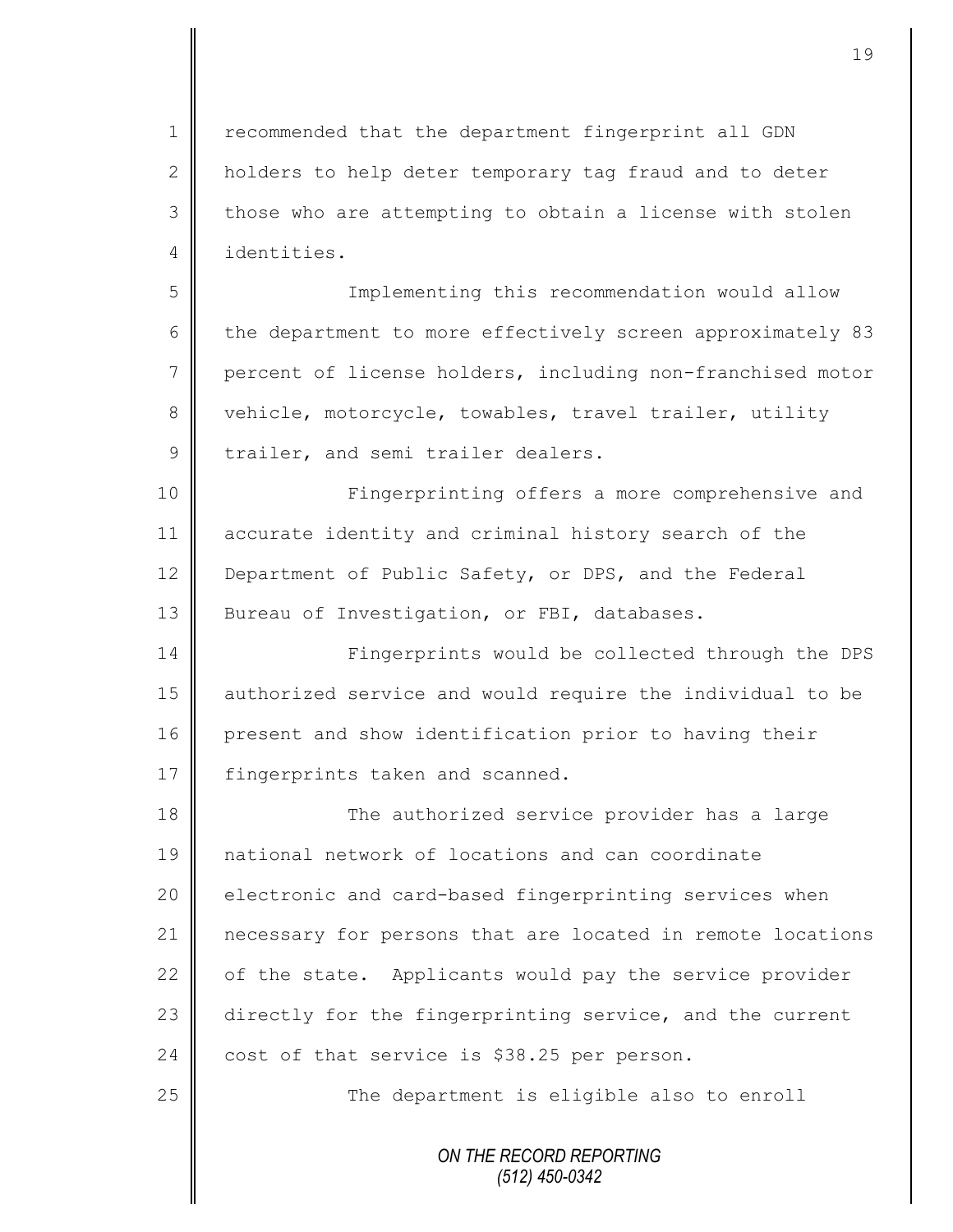1 | fingerprinted persons in the FBI Rap Back Service, so  $2 \parallel$  individuals would only be required to provide fingerprints 3 || once if an associated license is approved and continues to 4 | be timely renewed. Once enrolled, the department would be 5 | notified of any changes in criminal history.

6 The eLICENSING system application process will 7 need to be modified, and a decision will need to be made 8 about whether to store related information in eLICENSING  $9 \parallel$  or another database that meets the security standards of 10 DPS.

11 | In addition to temporary tag abuse, the 12 department is also concerned about other serious 13 disqualifying crimes, such as human trafficking, illegal 14 drug and gun distribution.

15 MVD currently performs background checks for 16 all owners, managers, directors, officers, members or 17 partners listed in each application for all license types. 18 In the last five years the distributor license is the 19 | only license type that has not required at least one 20 applicant criminal history review by the MVD Licensing 21 Committee, and distributors represent less than one-half  $22$  of one percent of all license holders.

23 || So in addition to MVIRAC's recommendation, the 24 committee may also want to consider whether fingerprinting 25 | requirements should apply to all license types or all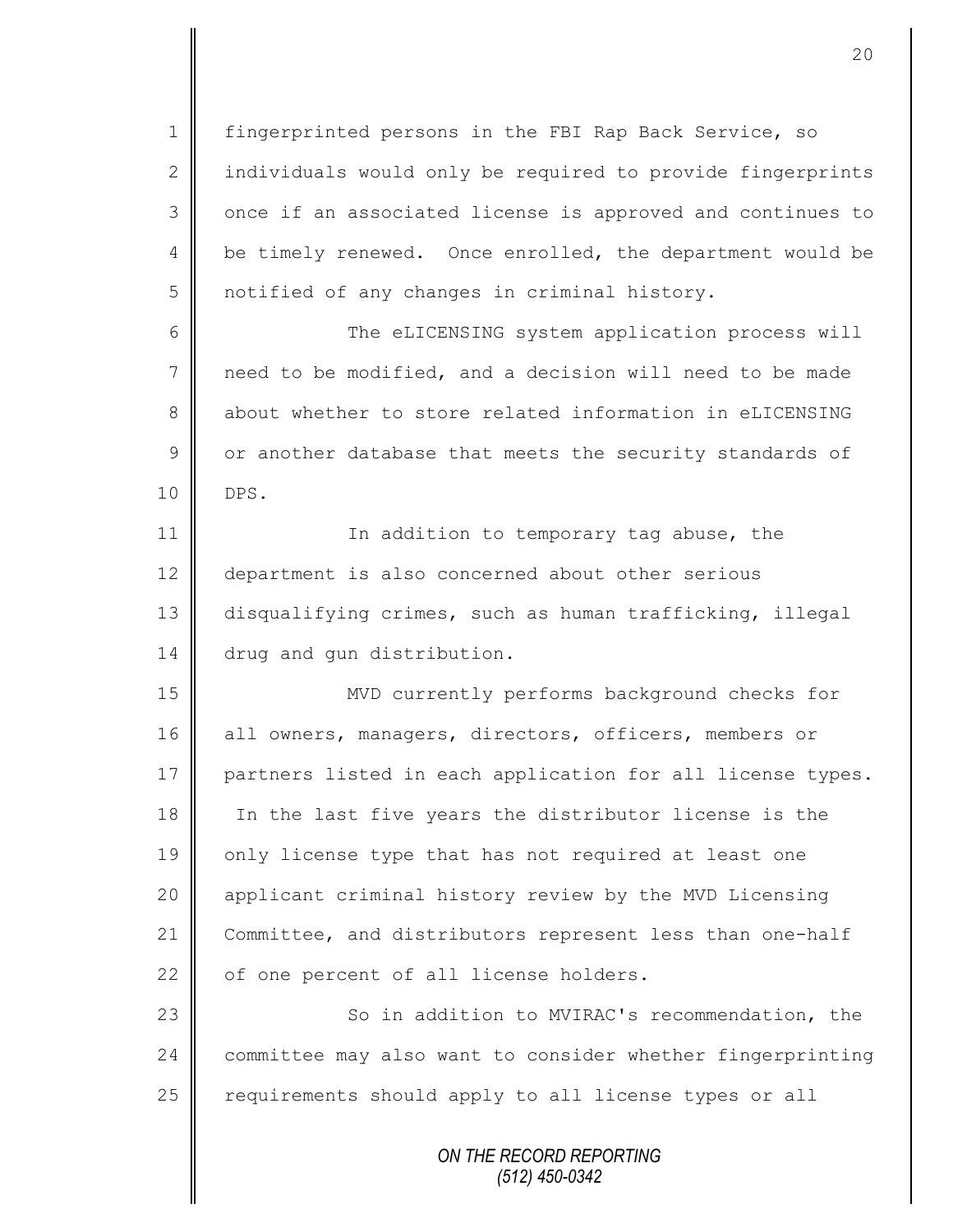1 | license types with eTAG access. The chart on page 40 of 2 | your materials summarizes the license holder impacts for 3 these different policy approaches to fingerprinting.

4 || In addition to conducting the current  $5 \parallel$  background checks, MVD staff also reviews each application  $6$  in detail and includes a variety of identity affiliation 7 and location checks to identify possible issues.

8 Some of the standards checks include checking 9 | other applications or licenses, including previous 10 disciplinary history or concerns, checking for license 11 conflicts related to proposed locations for those 12 dealerships, checking for possible affiliation with other 13 | individuals who may have been deemed unfit to hold a 14 license, review of business names and ownership and 15 | comparing that to the Secretary of State, if applicable, 16 and reviewing the proposed location through Google Maps 17 and other searches.

18 We also compare those searches to the required 19 business photos that are submitted as part of the 20 | application. Thorough review of all the required 21 documentation, such as the lease, the surety bond, photo 22  $\parallel$  identification, and certificate of occupancy are also done 23  $\parallel$  as part of these checks.

24 | Charlotter 1 and 2021 the division implemented several other 25 | actions to improve pre-licensing procedures. Some of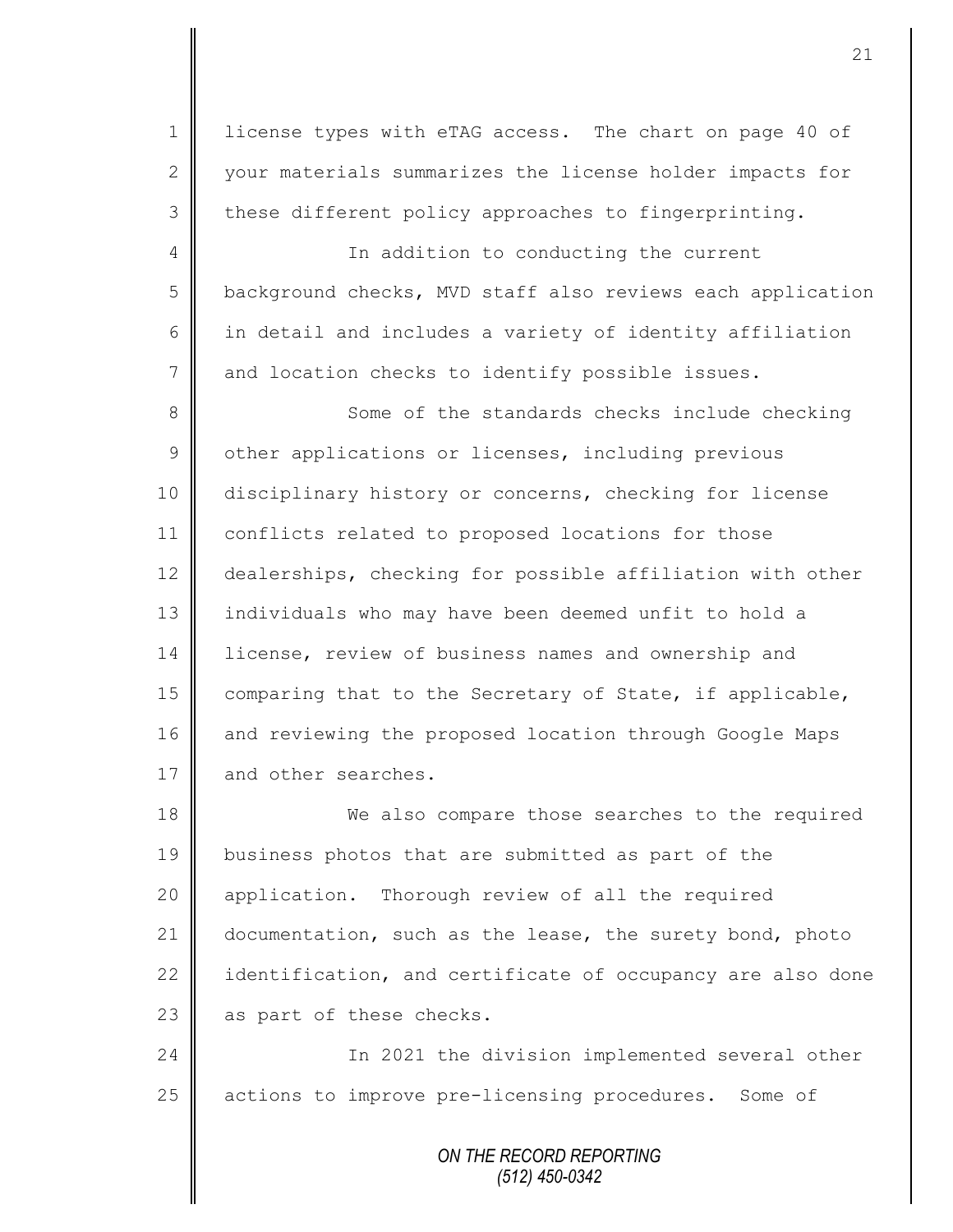1 those changes included verifying the county appraisal 2 records that match the owner listed on the deed or lease  $3 \parallel$  that has been provided as part of the application. If 4 this did not match, we would require a notarized statement 5 from the owner, from the property owner in the CAD record  $6$  if they were not a party on the lease.

7 || Requiring applicants to verify proposed 8 business locations meet all the applicable city 9 | ordinances, and finding all associated accounts and 10 Specific addresses for additional review based on any 11 | concerns come up during the process.

12 We also require a notarized premise affidavit 13 and additional business photos for new applicants and 14 those who are relocating.

15 Additional enhancements were also identified by 16 the division which may require rule changes. These 17 include, but are not limited to: requiring photo 18 identification for all authorized representatives listed 19 on the application, and performing background checks for  $20$  all of those individuals; requiring that the eTAG 21 administrator be the owner or manager listed on the 22  $\parallel$  application and not just any authorized representative; 23 | requiring more than one valid form of identification; and 24  $\parallel$  as discussed in this briefing, implementing a fingerprint  $25$  requirement as part of the pre-licensing process.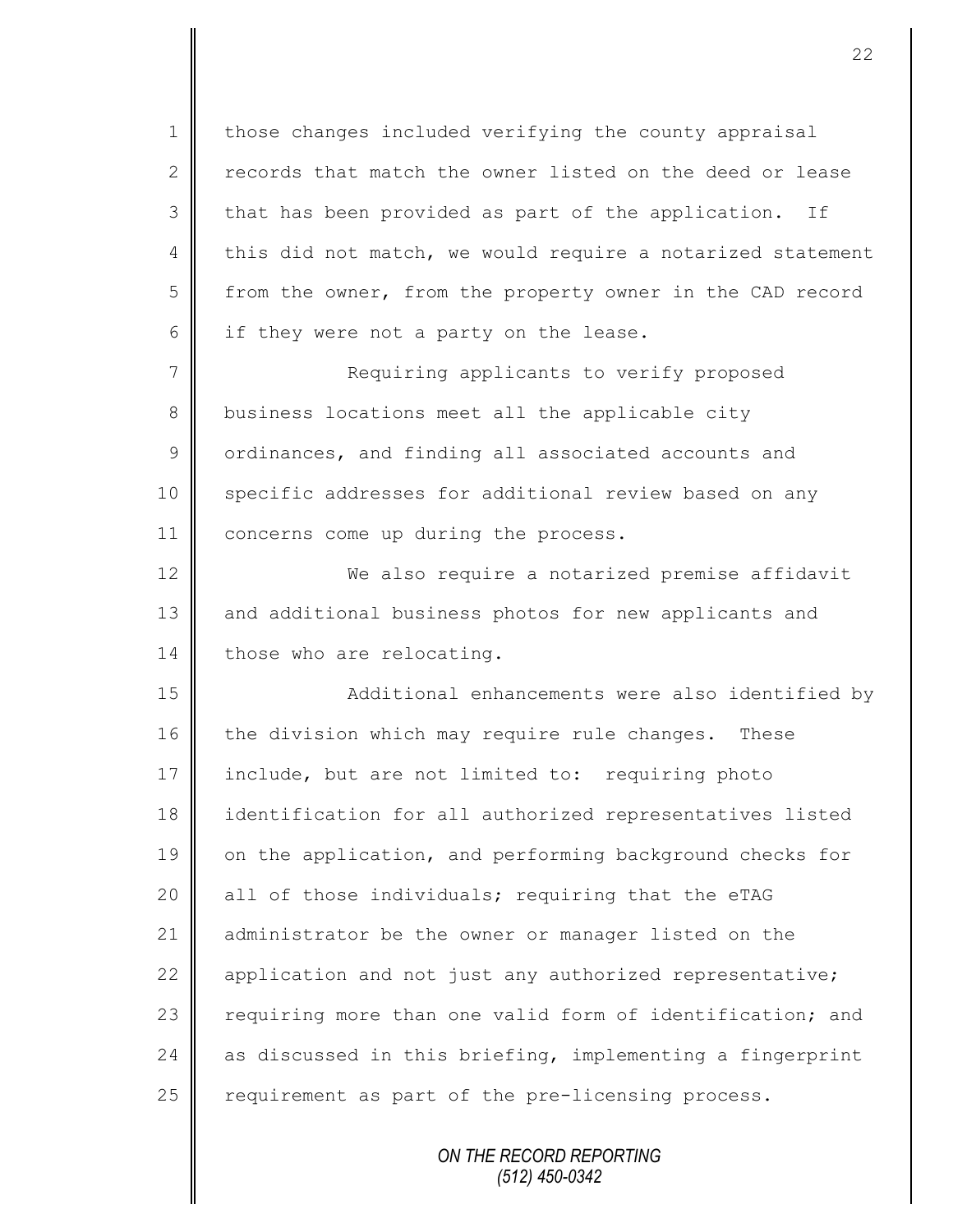|                 | 23                                                        |
|-----------------|-----------------------------------------------------------|
| 1               | Members, this concludes my remarks, and I'm               |
| 2               | happy to answer any questions. Thank you.                 |
| 3               | MR. SCOTT: Do we have any questions from the              |
| 4               | Board members?                                            |
| 5               | (No response.)                                            |
| 6               | MS. JOHNSTON: Thank you.                                  |
| $7\phantom{.0}$ | MR. SCOTT: Okay. Are there any public                     |
| 8               | commenters signed up for this agenda item?                |
| $\overline{9}$  | MS. AUCOIN: For the record, Aline Aucoin.                 |
| 10              | No comments on this agenda item.                          |
| 11              | MR. SCOTT: Okay. Next up we have Brian.                   |
| 12              | MR. GE: Good afternoon, Mr. Chairman, members,            |
| 13              | Ms. Mellott. My name is Brian Ge, and I'm the managing    |
| 14              | attorney for the Enforcement Division.                    |
| 15              | Agenda item 4.C, which can be found starting on           |
| 16              | page 41 of your Board book, is a briefing about MVIRAC's  |
| 17              | recommendation for the department to conduct in-person,   |
| 18              | on-site premise inspections for motor vehicle dealer      |
| 19              | applications.                                             |
| 20              | When MVIRAC met on December 16, 2021, the                 |
| 21              | committee recommended that the department conduct premise |
| 22              | inspections for all non-franchised GDN holders prior to   |
| 23              | them being issued a license.                              |
| 24              | The purpose of these inspections would be to              |
| 25              | make sure that the applicant can operate at the location  |
|                 | ON THE RECORD REPORTING                                   |

 $\mathbf l$ 

 $\mathbf \mathsf I$ 

*(512) 450-0342*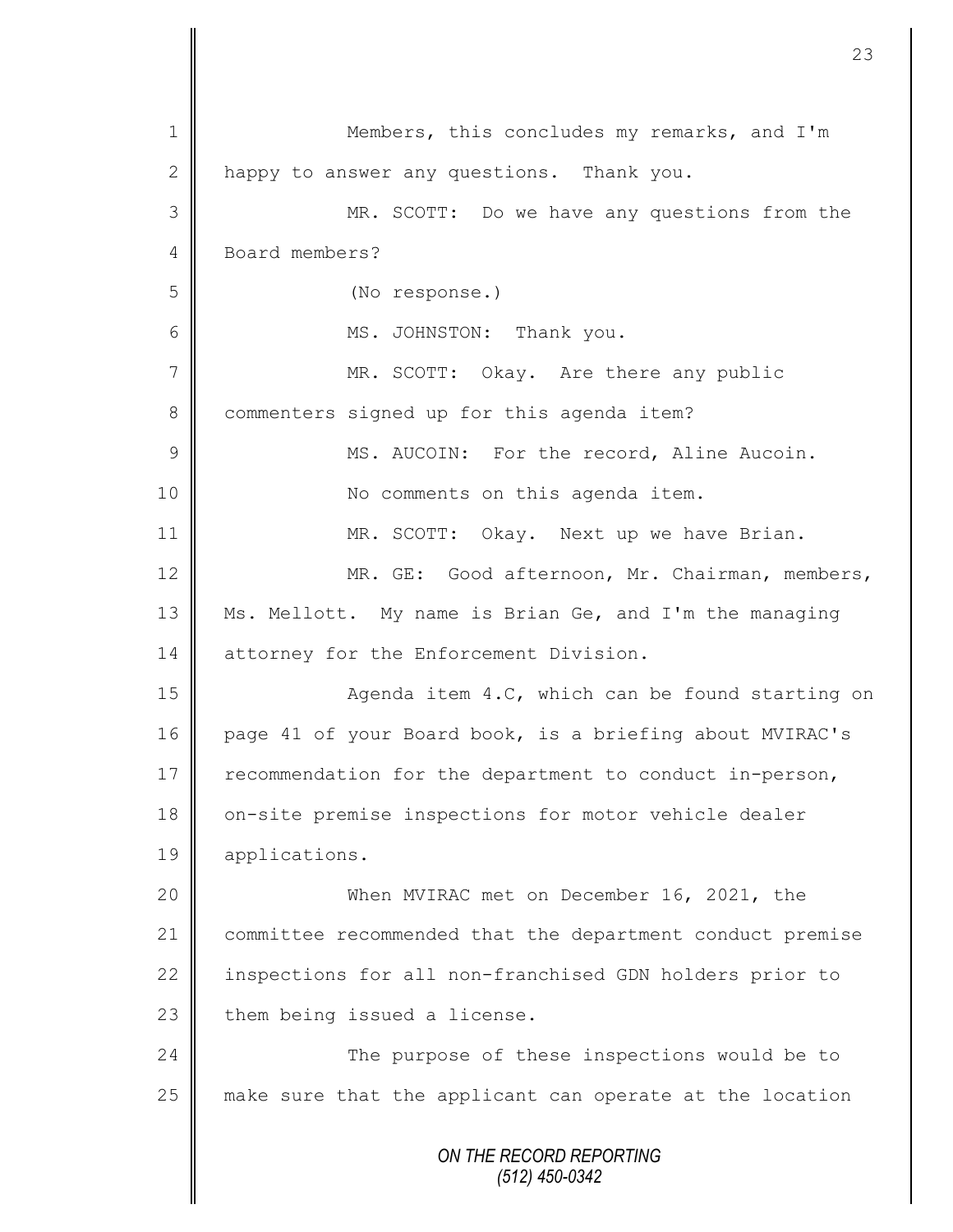1 | that they indicated on their application and that the 2 | location actually meets the minimum requirements to be a 3 | motor vehicle dealership location.

4 So in order to get an idea of how many 5 | resources we would need to make this happen, we looked at 6 the Motor Vehicle Division's fiscal year '21 application 7 data to set a baseline.

8 || The number of applications over the past three 9 fiscal years has steadily been increasing, so this is 10 || really just an estimate of a forward number. We saw in 11 fiscal year '21 that MVD approved almost 4,000 new 12 applications, almost 10,000 application renewals, and 13 about 2,400 amendments, spanning almost every county in 14 the state.

15 In order to conduct premise inspections of all 16 of these locations, we would need investigators and 17 vehicles staged across the state, and they would need 18 additional support back in Austin.

19 || So if we're just looking at new applications, 20  $\parallel$  to do that we would visit almost 4,000 locations; we would 21 | have investigators go out. About 70 percent of those 22 | applications would happen in the Dallas, Houston, and 23 Austin metroplexes, but the other 30 percent are scattered 24 throughout the state, and as you know, the state is large. 25 | To visit all these locations on a timely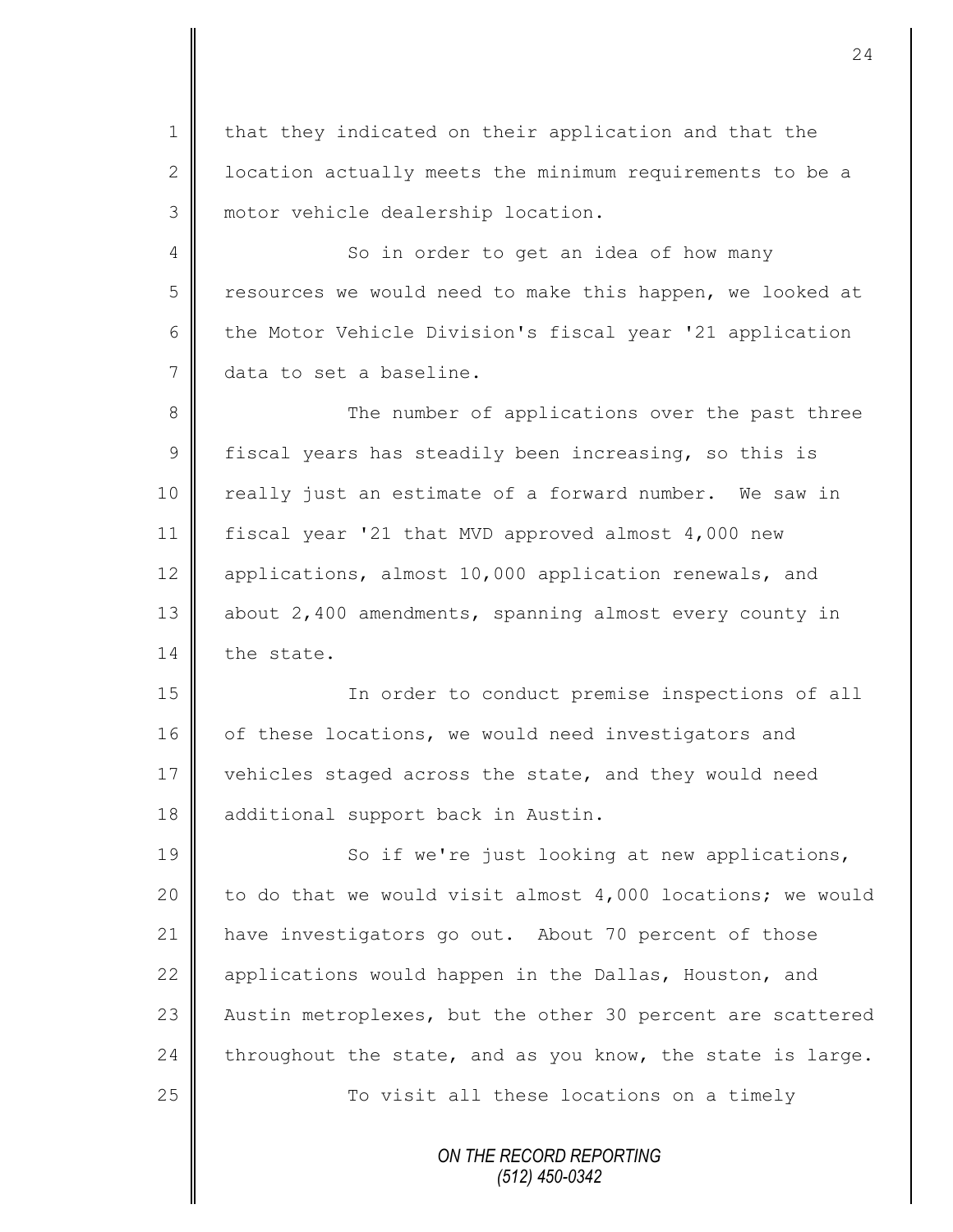1 | basis  $-$  and we're talking about just the 4,000 new 2  $\parallel$  applicants -- we would need about 14 additional 3 || investigators, and to support those 14 investigators we 4 | would need a supervisor and an attorney, and about 11 5 vehicles for those 14 people. The salary needed to 6 support those 16 FTEs would be approximately \$900,000 per 7 year, with a one-time cost of approximately \$275,000 for 8 vehicles.

9 || Now, if we wanted to expand the number of 10 | inspections to new applications and renewals, which we may 11 want to do because we want to make sure that dealers that 12 are renewing their licenses are actually still operating 13 at their licensed location and that their licensed 14 | location still meets minimum requirements, to do those we 15 | would visit almost 14,000 locations.

16  $\parallel$  To visit those locations we would need about 20 17 investigators, another supervisor, two attorneys, and 13 18 vehicles. The salary cost for those 23 FTEs would be 19 approximately \$1.3 million per year with a one-time cost 20  $\parallel$  of about \$325,000 for the vehicles.

21  $\parallel$  and finally, if we wanted to do a premise 22 | inspection for every new application, every renewal 23 application, and every amendment -- and the majority of  $24$  amendments are for changes to DBAs and locations  $-$ - then 25 that number of visits would get up to about  $16,000$ .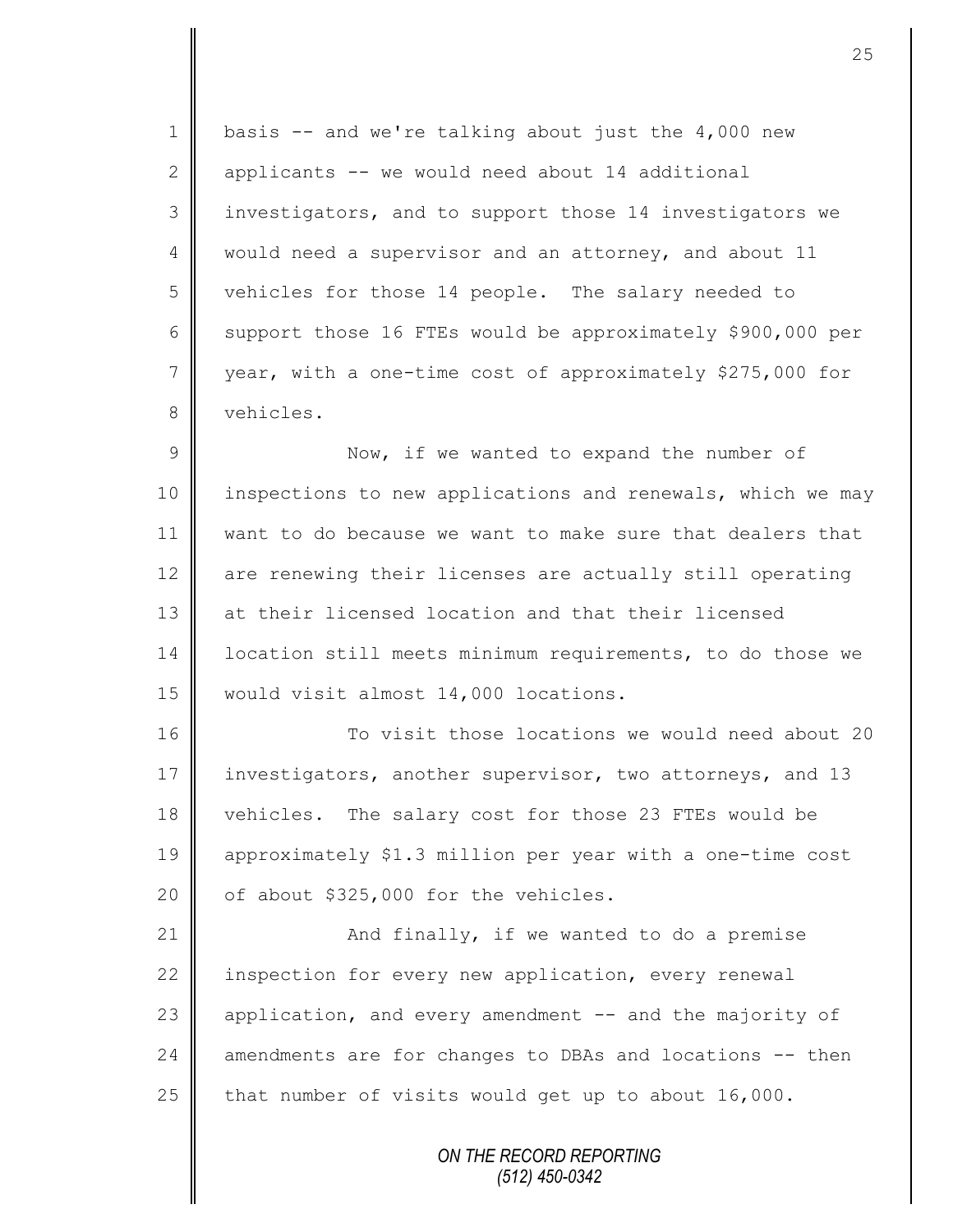1 To visit 16,000 locations in one year we would 2 need about 24 investigators, two supervisors to look after 3 those investigators, two attorneys to process all the 4 cases that would result from those inspections, and about 5 20 vehicles. The salary cost for those 28 FTEs would be 6 approximately \$1.57 million per year, with a one-time cost  $7 \parallel$  of half a million dollars for the vehicles. 8 So all in, to implement the site visit 9 Tecommendations from MVIRAC, we're looking at a salary 10 cost of between 1 and \$2 million per year, with between 14 11 and almost 30 FTEs, and with each year -- like I said 12 before, we expect more and more applications, so with each 13 year there would either be a marginal increase in cost or 14 a slightly increased delay in the time that it takes to 15 **process** applications. 16 || I'm happy to take any questions. 17 || MR. SCOTT: Board members, any questions? 18 || MS. McRAE: I have a question, Brian. 19 The last comment you made was, or there could 20 | be a potential delay in approving applications. Could you 21  $\parallel$  expand on that? What do you mean by there could be a 22 potential delay? 23 MR. GE: So if we're setting the salary and/or  $24$  the FTE expectations at a certain level and the number of  $25$  | applications coming in exceeds that level, we still have

> *ON THE RECORD REPORTING (512) 450-0342*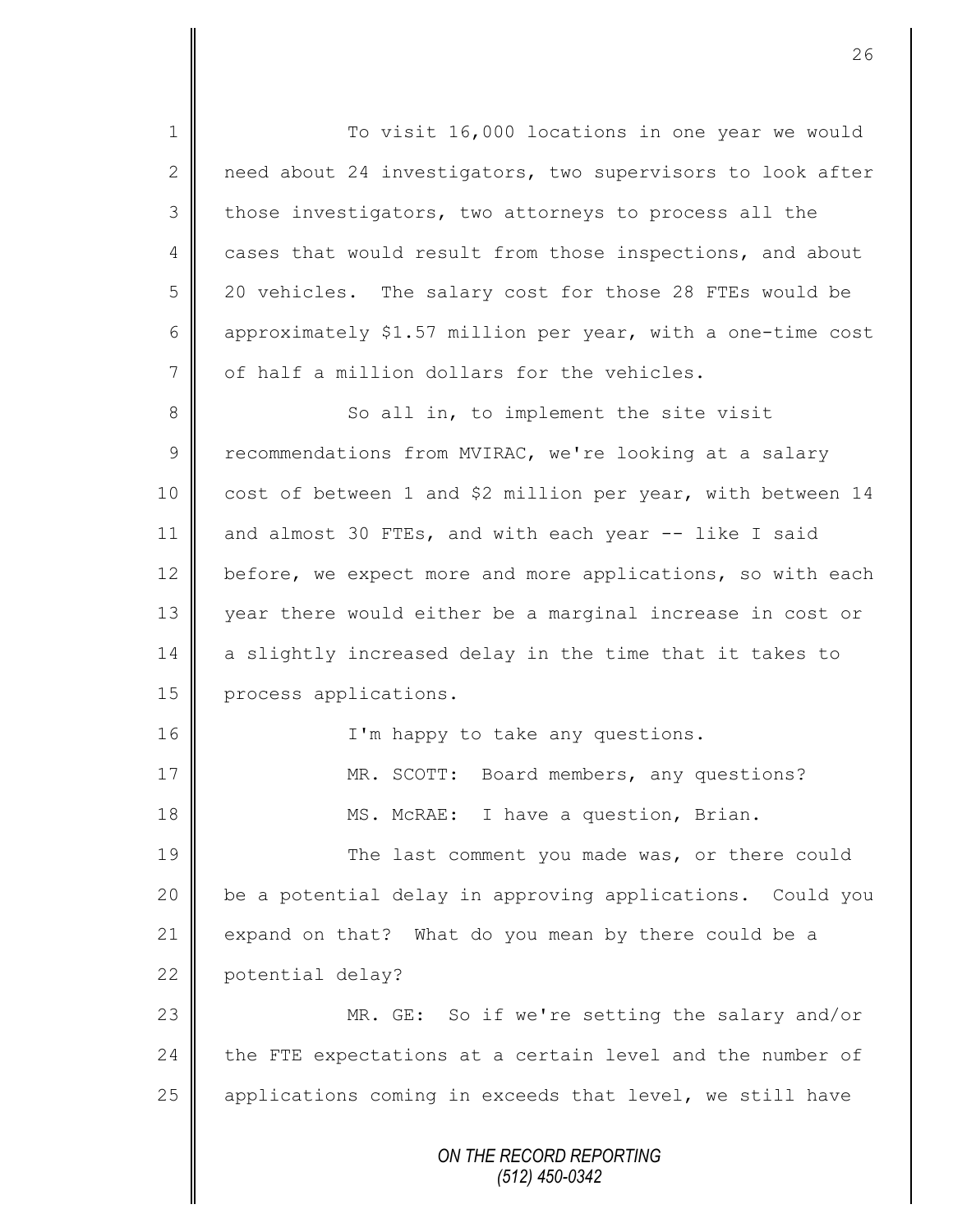*ON THE RECORD REPORTING (512) 450-0342* 1 || only so many people that can visit so many sites, so in 2 | order to do it on a timely basis we would either need more 3 FTEs, or to accommodate everyone with the resources that 4 we have, it could take a little bit more time. 5 MS. McRAE: Okay. Thank you. 6 MR. SCOTT: When you say a little more time, 7 | Brian, on average what is our time now? 8 || MR. GE: Well, we've never done this. 9 || MR. SCOTT: No. We don't have on-site, but 10 || without the on-site inspection, what is the timeline for 11 an approval process? 12 MS. JOHNSTON: For a GDN application the 13 | average approximate time was about 16 days. 14 || MR. SCOTT: Okay. 15 || MS. McRAE: And I have a question, Chairman. 16 | MR. SCOTT: Ms. McRae. 17 || MS. McRAE: I'm not sure who to address it to 18 but one of you. Currently do we visit any -- our current 19 process, do we visit any of these new applicants? 20 MS. JOHNSTON: Monique Johnston, for the 21 record. 22 | Yes, we do. If we cannot verify a premise 23 through photographs or in our Google searches, or there 24 | was previous concerns about a location, then we do request 25  $\parallel$  that Enforcement go out and conduct a site visit.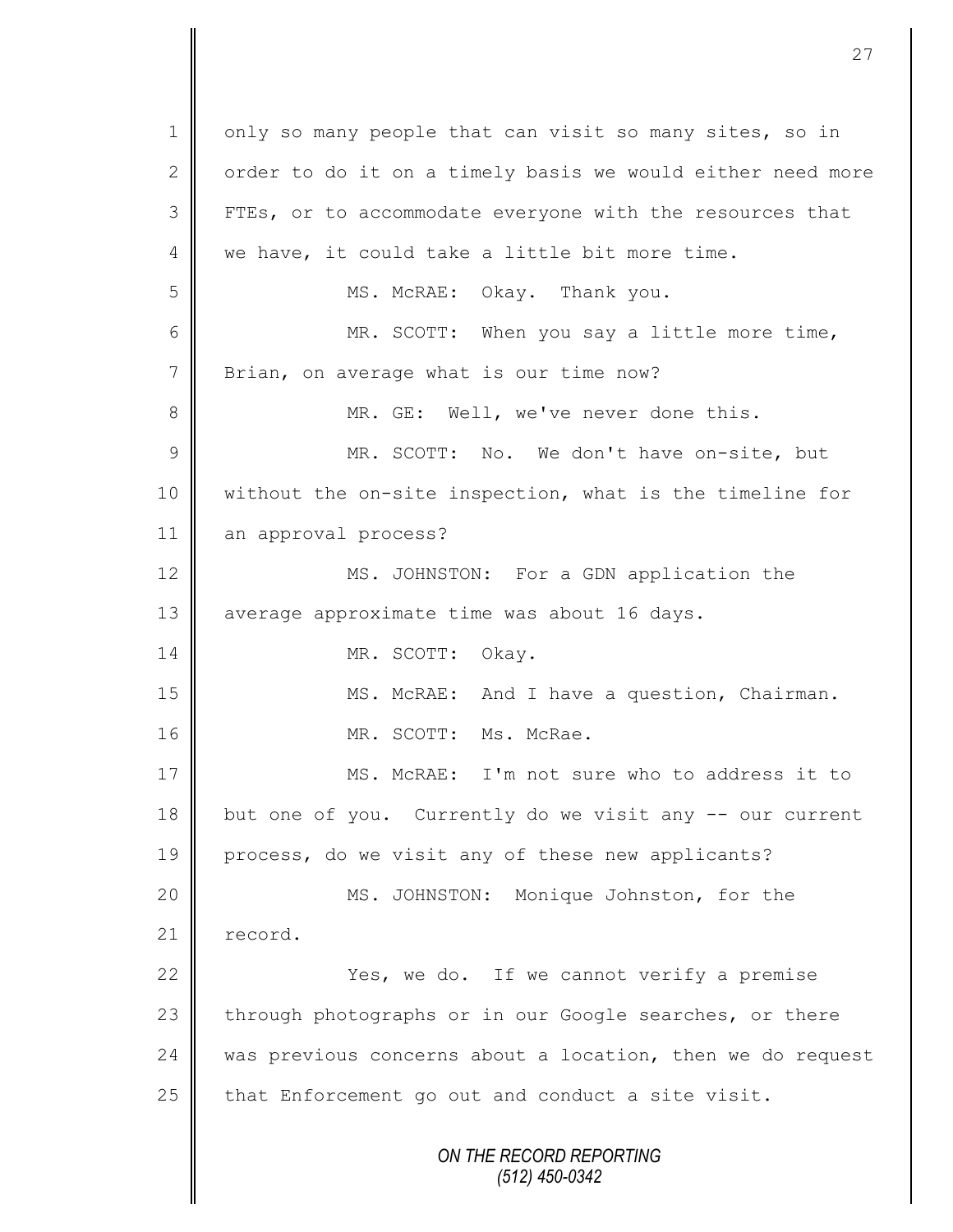*ON THE RECORD REPORTING (512) 450-0342* 1 || Or if there's affiliation maybe with a 2 potential dealer which we have maybe revoked or have 3 concerns with and it's at the same location or there is an 4 identified -- we've identified an affiliation, we might  $5 \parallel$  also send Enforcement out in those cases as well. 6 MS. McRAE: Okay. And approximately how many 7 have we conducted this year -- or we're early in this 8 year, so in '21? 9 || MS. JOHNSTON: On the application side I don't 10 have a number, but I can get that for you and get that 11 | information for you. 12 MS. McRAE: Okay. Thank you. 13 || MR. SCOTT: Any other questions from the Board? 14 (No response.) 15 MR. SCOTT: Do we have any public comment on 16 this item? 17 | MS. AUCOIN: Aline Aucoin, for the record. 18 || No comments on this item. 19 MR. SCOTT: Okay. Thank you very much, Brian. 20 | Thank you, Monique. 21 | Ckay. Let's go to item 4.D and Roland Luna. 22  $\parallel$  This is enhancements to temporary tags. 23 | MR. LUNA: Good afternoon, Chair Scott, 24 || members, Director Mellott. My name is Roland Luna, Sr. 25 | I'm the Vehicle Titles and Registration Division director.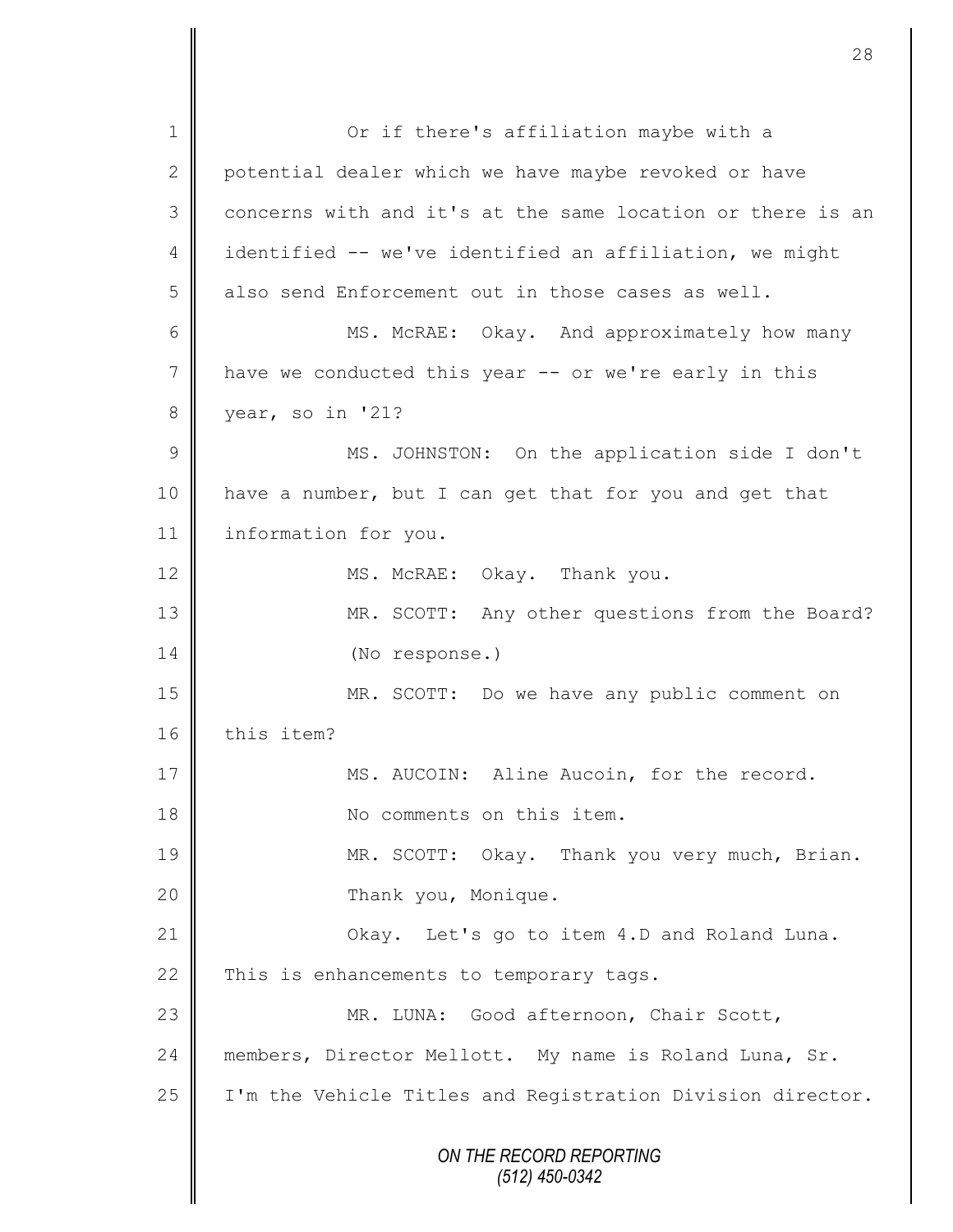1 Today I will be briefing you on potential 2 enhancements to the temporary tags. This is item 4.D in 3 your Board book.

4 || The purpose of the briefing today is to provide 5 an overview of three items. The first item is we're going  $6 \parallel$  to talk about the development of enhancements related to  $7 \parallel$  the temporary tag system.

8 The second item that we're going to talk about  $9 \parallel$  is research and analysis that we've conducted both 10 | internally of our systems across divisions, as well as 11 external research and analysis that we've conducted.

12 | And then lastly, we'll provide an overview of 13 the AAMVA best practices quide for temporary license 14 plates. That document is a PDF that has been included in 15 | your Board book. Specifically, we will focus on Section 16 | 4.1, 4.2, 4.3 and 4.4.

17 **I'll start with AAMVA best practices.** There 18 are four components for best practices for temporary 19 plates: design, display, administrative agency processes, 20  $\parallel$  and then fraud prevention.

21 **On 4.1, design.** The design best practice that 22 AAMVA has established talks about the size and shape of 23  $\parallel$  the temporary tag. It also talks about the information 24  $\parallel$  that's included on the tag, VIN number, dealer, those 25 pertinent identifiers that need to be on there. This is a

> *ON THE RECORD REPORTING (512) 450-0342*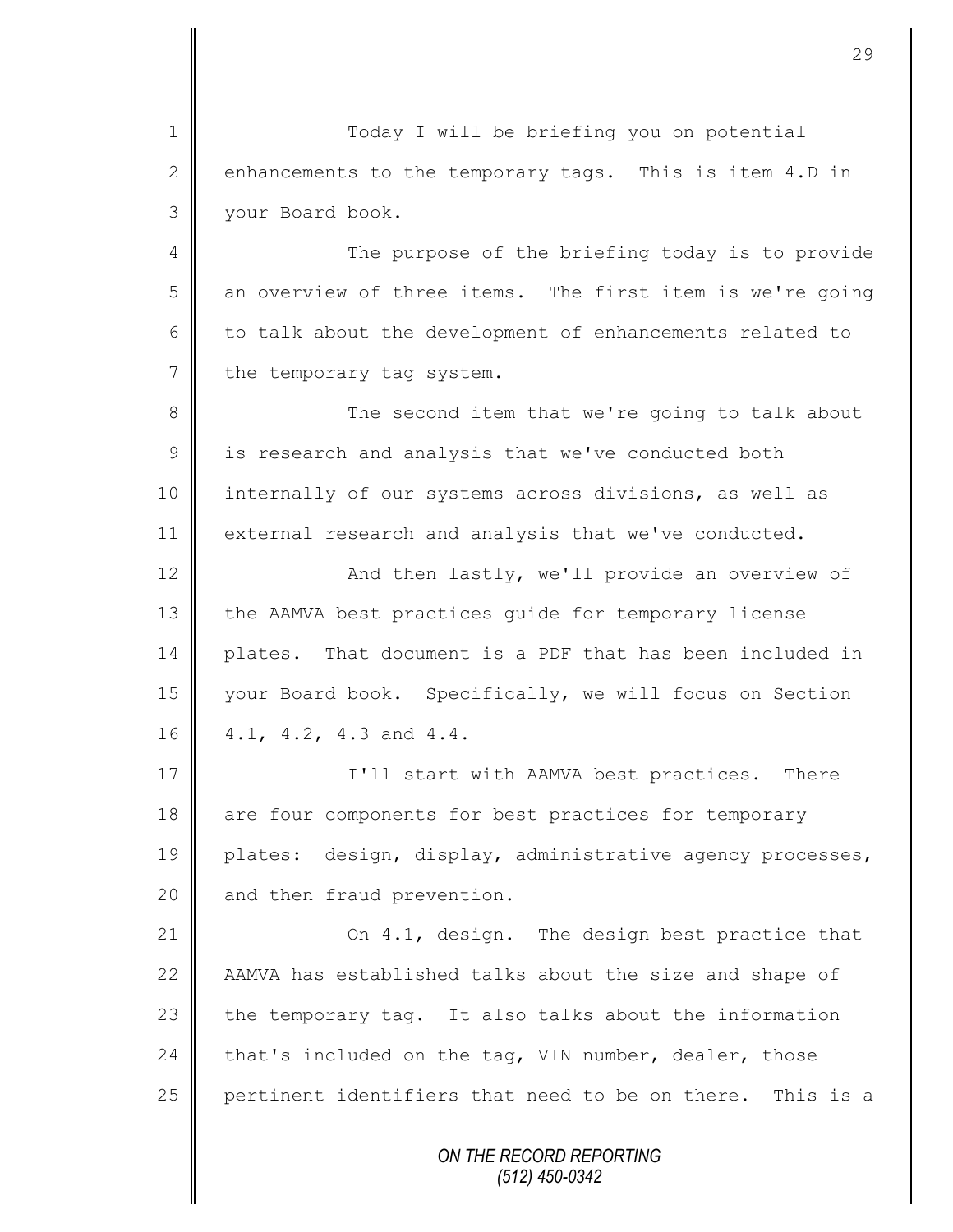1 | best practice that has been implemented by the agency. 2 || Practice 4.2, the display. AAMVA emphasizes 3 the importance of ensuring consistency with display of  $4 \parallel$  temporary tags and metal plates, that they be permanently 5 affixed to the rear of the vehicle so that they're visible 6 by law enforcement and other people that may need to 7 access or read the tag. That is a best practice that has  $8 \parallel$  also been implemented by the agency.  $9 \parallel$  The third best practice, 4.3, administrative  $-$ 10 and it says MVA, that's motor vehicle agency -- so 11 | administrative and internal agency processes. This talks 12 about being able to query information that is on the 13 temporary tag. 14 || And if you'll remember, in one of our most 15 | recent enhancements going back to June of 2021, we 16 launched an implementation that allowed law enforcement 17 | officers that are on the side of the road to query a 18 temporary tag and get the return of the buyer, seller, and 19 the location of the dealer to determine the legitimacy of 20 the paper tag. So that is an enhancement that has been 21 | rolled out by the agency for more than six months now, so 22  $\parallel$  that best practice has been implemented. 23 | The last one in particular on 4.4, as it 24 relates to fraud prevention and security of temporary  $25$  | license plates issued, this one will be fully implemented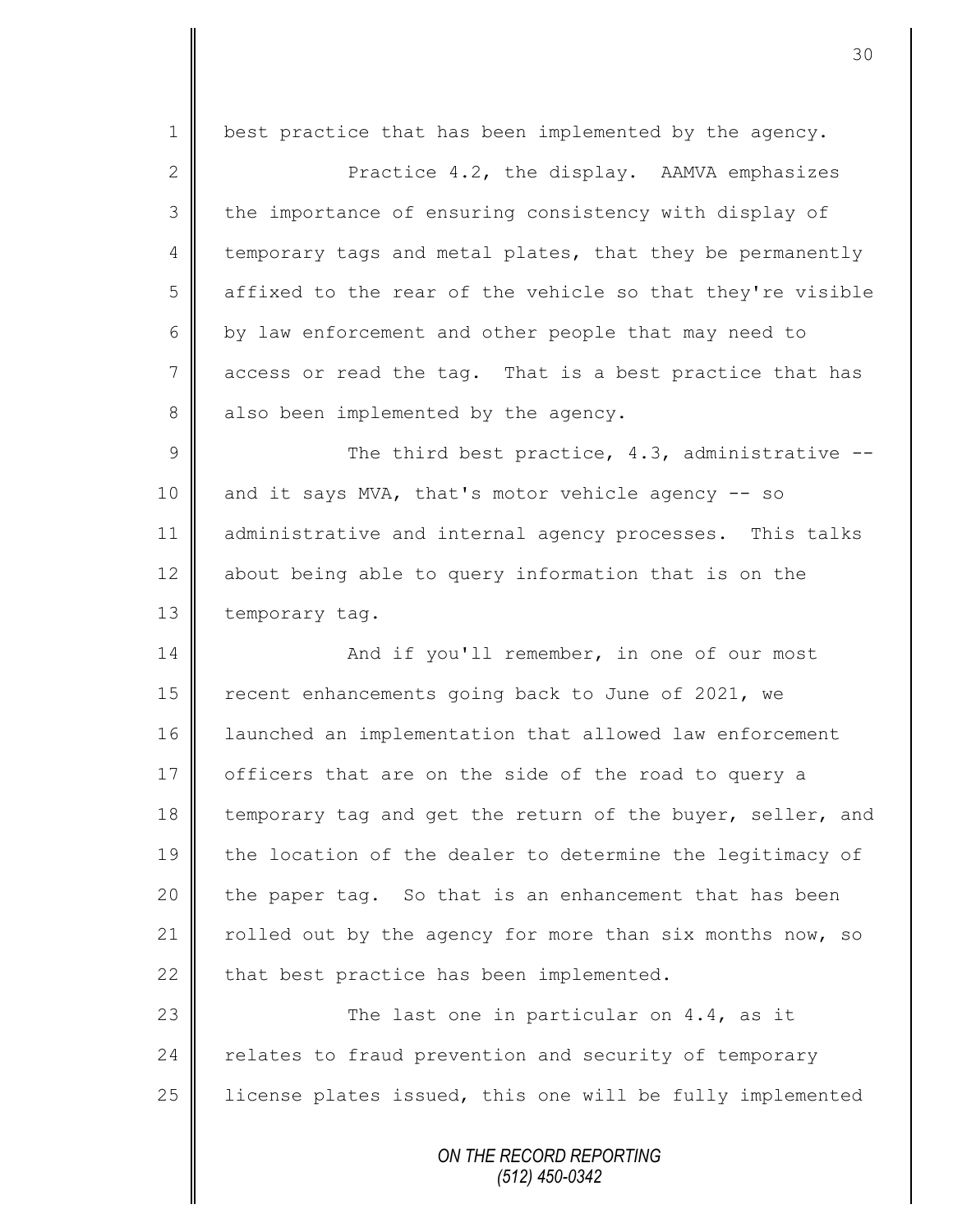1 | once we have fully implemented House Bill 3927. 2 || To jog your memory on House Bill 3927, it did  $3 \parallel$  two things. The first thing that it did is help the 4 agency establish maximum tag limits, which the Board voted  $5 \parallel$  on to be effective immediately. Our programming is in 6 place now and with our next release later this month, the 7 maximum tag limits will be effective and that will be in 8 action. 9 || The next thing that 3927 did is it established 10 the denial process for those that are suspected of 11 committing fraud. That is also an implementation as part 12 of 3927. So from a prevention standpoint we have some 13 mechanisms that have been passed by the legislature and 14 | rules that have been passed by this Board that will help 15 us fulfill this best practice for fraud prevention. 16 We also understand that a comprehensive anti-17 fraud strategy encompasses three components, and the three 18 components are fraud prevention, so what are we doing as 19 an agency from a fraud prevention standpoint? What are we 20 | doing as an agency from a fraud detection standpoint? And 21  $\parallel$  then lastly, what are we doing from an investigative 22 standpoint? So that's the lens that we have been looking 23 through as we're looking at best practices and we're 24 conducting our internal and external research. 25 We also recognize that this is a complex issue,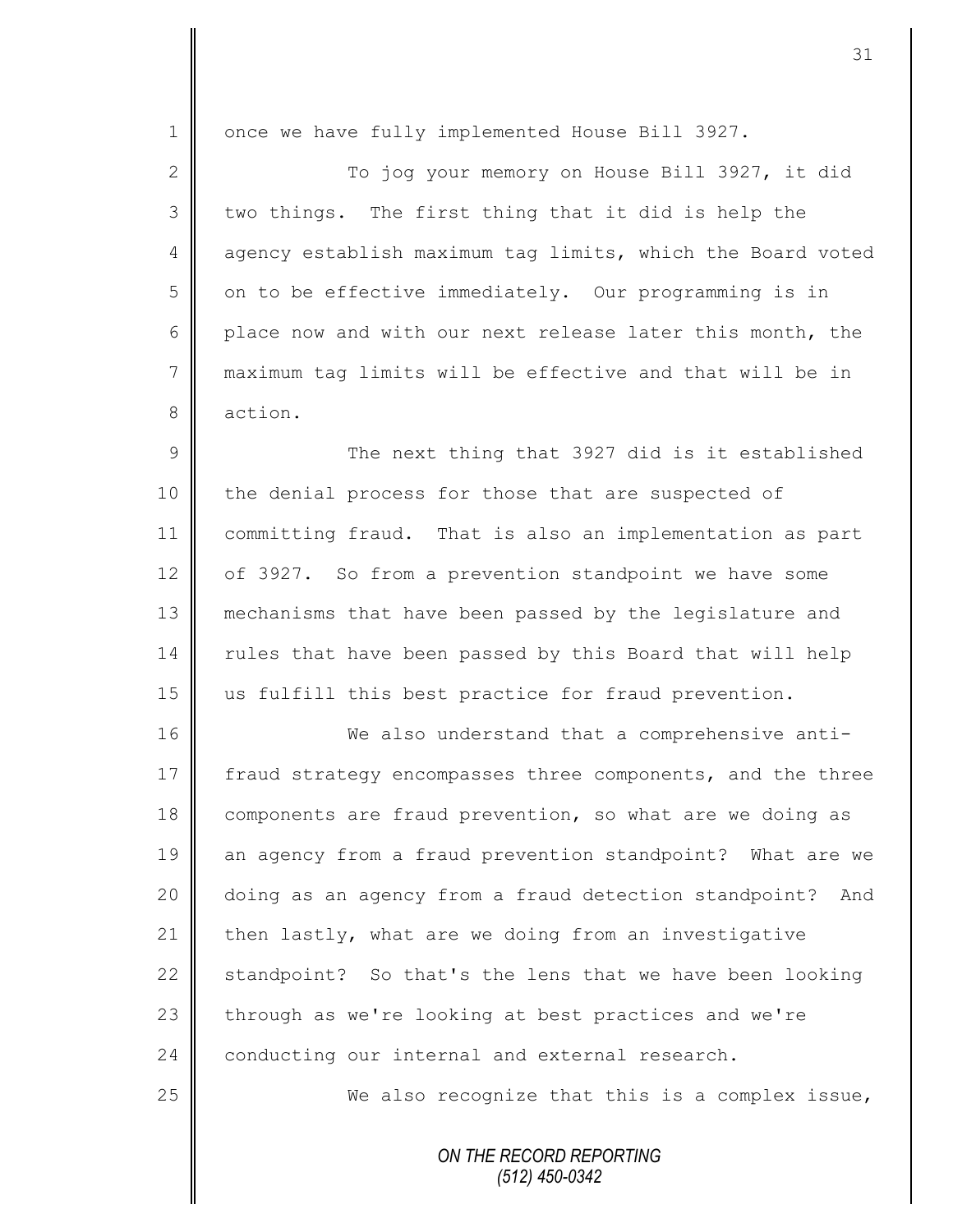1 | it has a lot of urgency behind it, and because of that 2  $\parallel$  there are many divisions that have collaborated on this 3 effort -- the Motor Vehicle Division, the Enforcement 4 | Division, our Information Technology Services Division, 5 | our Vehicle Titles and Registration Division, our General 6 Counsel's Office and the Executive Director's Office -- to  $7 \parallel$  ensure that we're identifying those enhancements that are 8 needed to combat temporary tag fraud. 9 || All of these best practices form AAMVA have 10 been implemented once House Bill 3927 is fully 11 | implemented, and to restate what this will do for us, it 12  $\parallel$  will establish the max tag limits, it will establish the 13 denial process, but lastly, it's going to give us a 14 mechanism for advanced reporting capability. 15 There's a theory we're pushing and pulling 16 information, and for fraud detection and prevention, it's 17 good the information is pushed. After 3927 is fully 18 | implemented we will have advanced reporting mechanisms to 19 detect anomalies where our Enforcement Division and our 20 Motor Vehicle Division can be aware sooner of irregular 21 activity. That's another benefit from the implementation 22 | of House Bill 3927. 23 || The second item that I wanted to brief you on  $24$  are development of enhancements to the temp tag system. 25  $\parallel$  We've conducted a close examination of the eTAG system,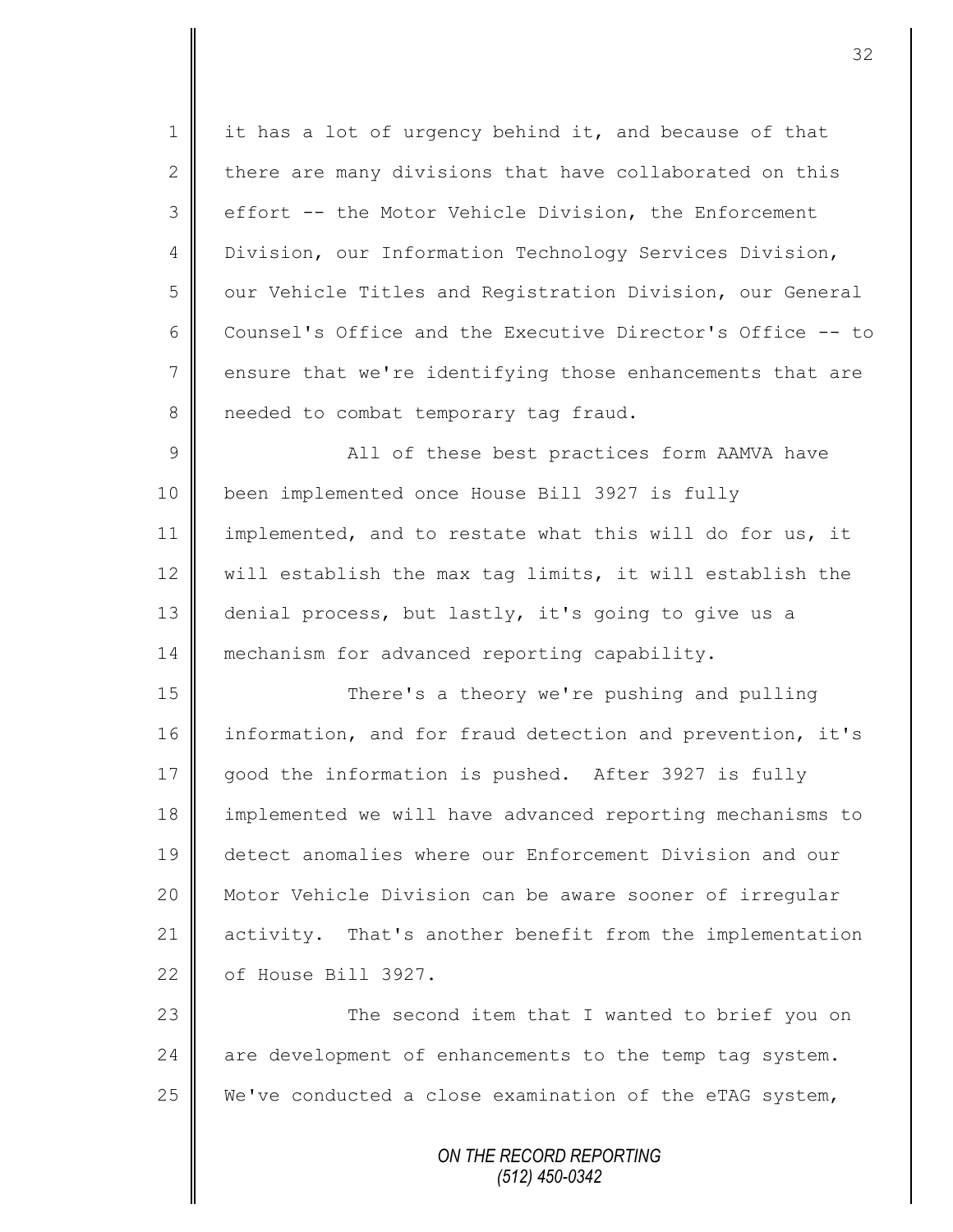1 the temporary tag system  $-$  they're one and the same, 2 eTAG -- and we've identified additional enhancements and 3 safeguards that we have prioritized, and we're working 4 | with our Information Technology Division to determine what  $5 \parallel$  the lift is going to be, how complex is the programming 6 going to be so that we can continue to combat temporary  $7 \parallel$  tag fraud.

8 Some things that we're considering, VIN 9 decoding. We think it's important when the 17-character 10 VIN is inserted into the system that it be validated. The 11 | only way that that VIN can be validated is if we use VIN 12 decoding.

13 | Right now we recently had an enhancement in 14 December to stop special characters and the copying and 15 pasting of VIN numbers that were fictitious into the 16 system. We didn't establish on the amount of characters, 17  $\parallel$  or we didn't require that it had to be 17 characters, and 18 the reason why is because there are some states that have 19 more than 17 VINs, Michigan in particular, there are older 20 vehicles that weren't required to have 17 VINs so if 21 there's a person-to-person sale or if a person trades in a 22  $\parallel$  classic vehicle to a dealership, that dealership needs to 23  $\parallel$  be able to determine the authenticity of the vehicle. So 24 we want to make sure that we're incorporating VIN decoding 25 moving forward, as well as NMVTIS verification to ensure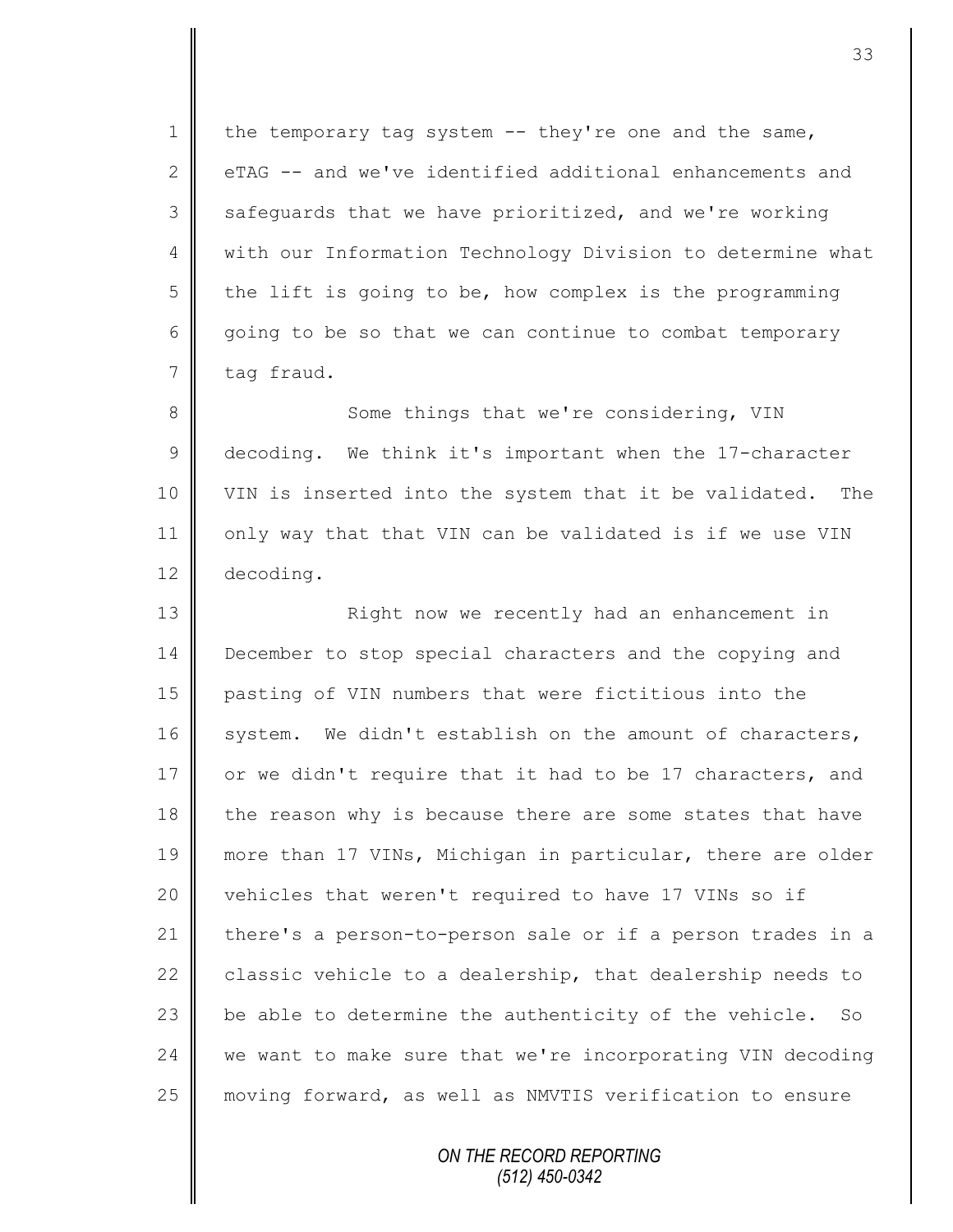1 | that vehicles aren't stolen.

2 **C** Other things that we're considering internally  $3 \parallel$  are limiting the amount of accounts for each dealership, 4 ensuring that there is a name associated with one email 5 address.

6 Other things that we're considering as well is 7 called multi-factor authentication, so you may have seen 8 this with systems that you're working with now in your 9 professional life, where you log into a system, and after 10 you log into a system you receive an email or a text 11 message or a phone call verifying that you're the person 12  $\parallel$  that's trying to log into the system.

13 **There** are additional enhancements that are 14 being sold by private vendors that include biometrics, 15 that include facial recognition, and any and all measures 16 are being considered by the agency to combat temporary tag 17 fraud. Those are just a few examples of some of the items  $18$  that we've identified internally.

**The third item that I wanted to discuss was the** 20 | research and analysis that we've conducted with other 21 States and private entities. Specifically, we have  $\parallel$  reached out to six states, and we have an additional 42  $\parallel$  states that we have sent a request to so that we can learn  $\parallel$  what they are doing in the temporary tag space.

25 || Some things that we are trying to determine in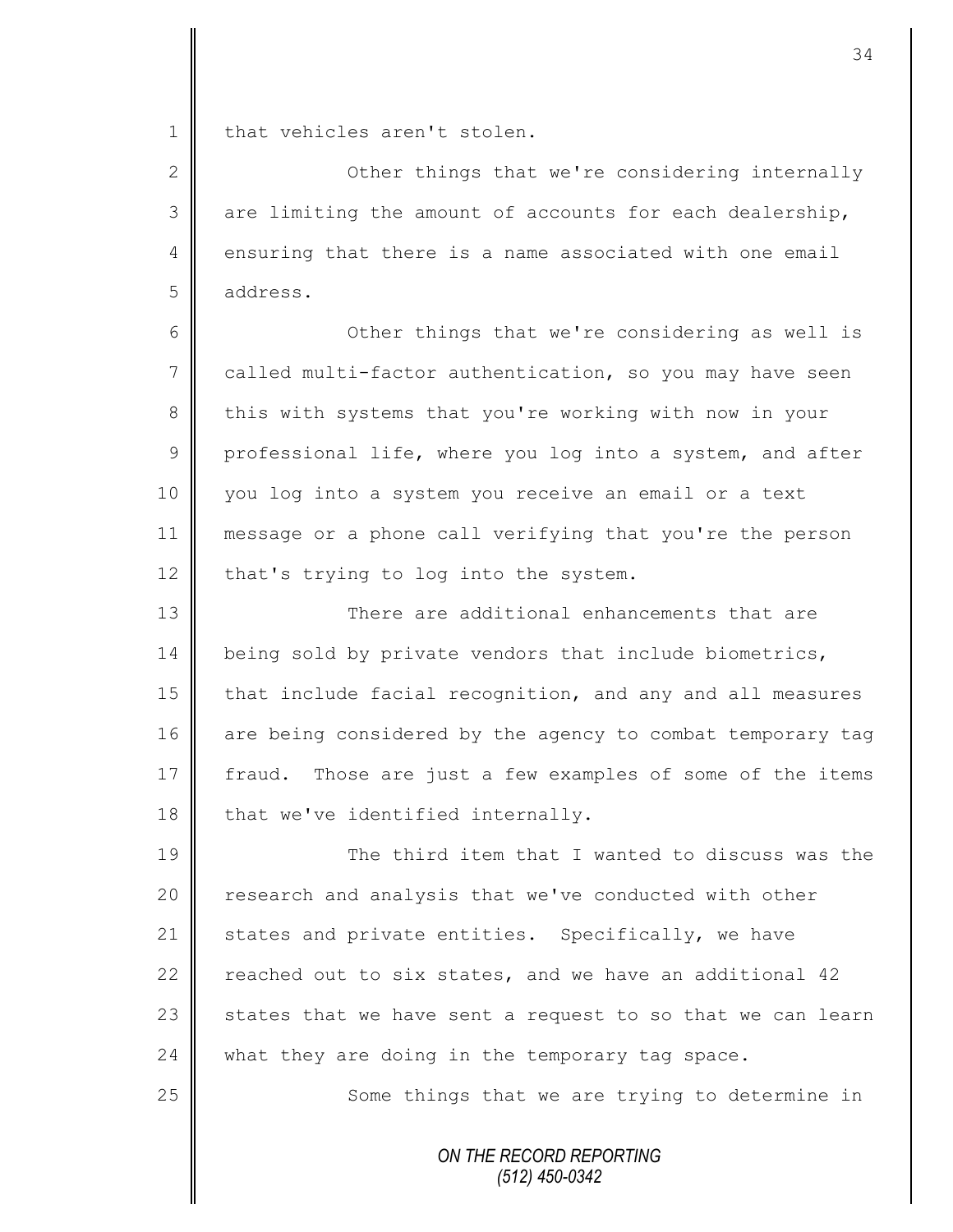1 || our research with these other states: what's working from 2 a best practices standpoint; what are you doing in 3 addition to the best practices that have been established 4 from AAMVA with their 2020 quide; what types of issues are 5 || you seeing with temporary tags; what controls are in place  $6 \parallel$  now, what technologies are being used.

7 And then lastly, we want to make sure we 8 compile all of our research and analysis and we identify  $9 \parallel$  those items that are needed to fulfill those gaps that we 10 have at the department so that we can continue to combat 11 | temporary tag fraud.

12 We've also conducted some external research 13 | with private entities, and these private entities that we 14 | have already spoken to, and we have a number of meetings  $15$  and calls that are scheduled with other entities so that 16 we can continue to explore what we're calling tamper-17 | evident products and services.

18 These tamper-evident products include inks, 19 | holograms that can be placed on secure paper, serial 20 || numbers that are affixed to paper, or seals, digital  $21$  | seals.

 $\parallel$  22  $\parallel$  and we're also researching vendors that offer digital identity solutions that include facial recognition 24 when you're logging into a system. So there's a number of  $\parallel$  companies that offer these types of digital solutions, and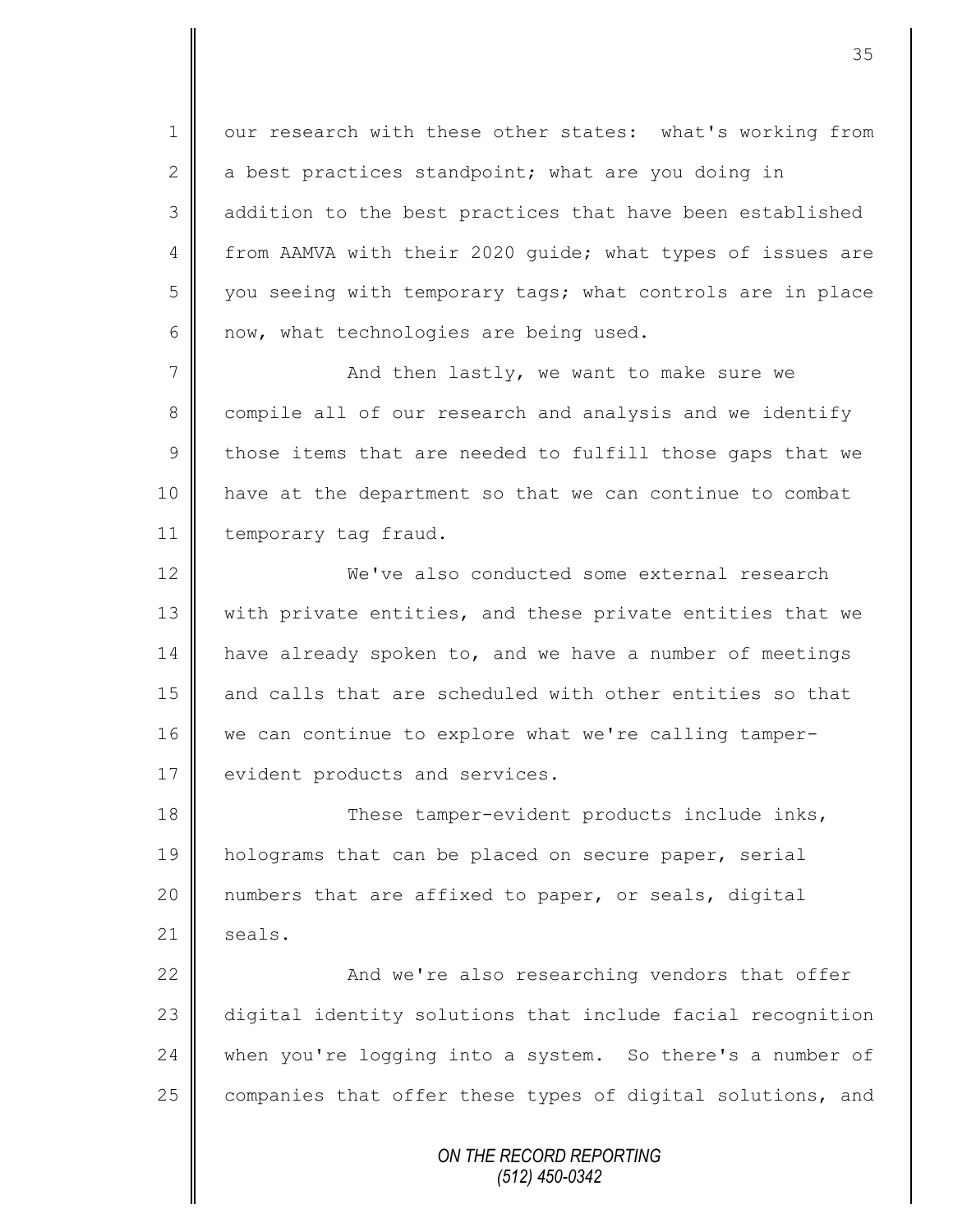1 we want to make sure that we're exploring any and all 2 possibilities.

3 || In summary, we want to continue to review and 4 fully implement AAMVA best practices, which will be fully 5 implemented with the implementation of House Bill 3927.  $6 \parallel$  We want to continue to collaborate internally. We 7 understand that this is a complex issue. 8 We want to continue to work with our 9 | Information Technology Division, our Executive Director's 10 | Office, our Enforcement Division, our Motor Vehicle 11 Division, and make sure that we coordinate. We want to 12 continue to see our max tag limits and denial process 13 || implemented through fruition. We understand the benefit 14 that that's going to yield for us moving forward. 15 We want to prioritize our enhancements and the 16 safequards that we've already identified. And then 17 | lastly, we want to continue to conduct research and 18 analysis with other states and other private entities so 19  $\parallel$  that we can continue to identify best practices, 20 procedures, products, and other services that would help 21 us improve eTAG requiation. 22 With that, members, I'll take any questions  $23$  that you have.

24 | MR. SCOTT: Board members have any questions? 25 || MS. McRAE: I would just like to say I am very

> *ON THE RECORD REPORTING (512) 450-0342*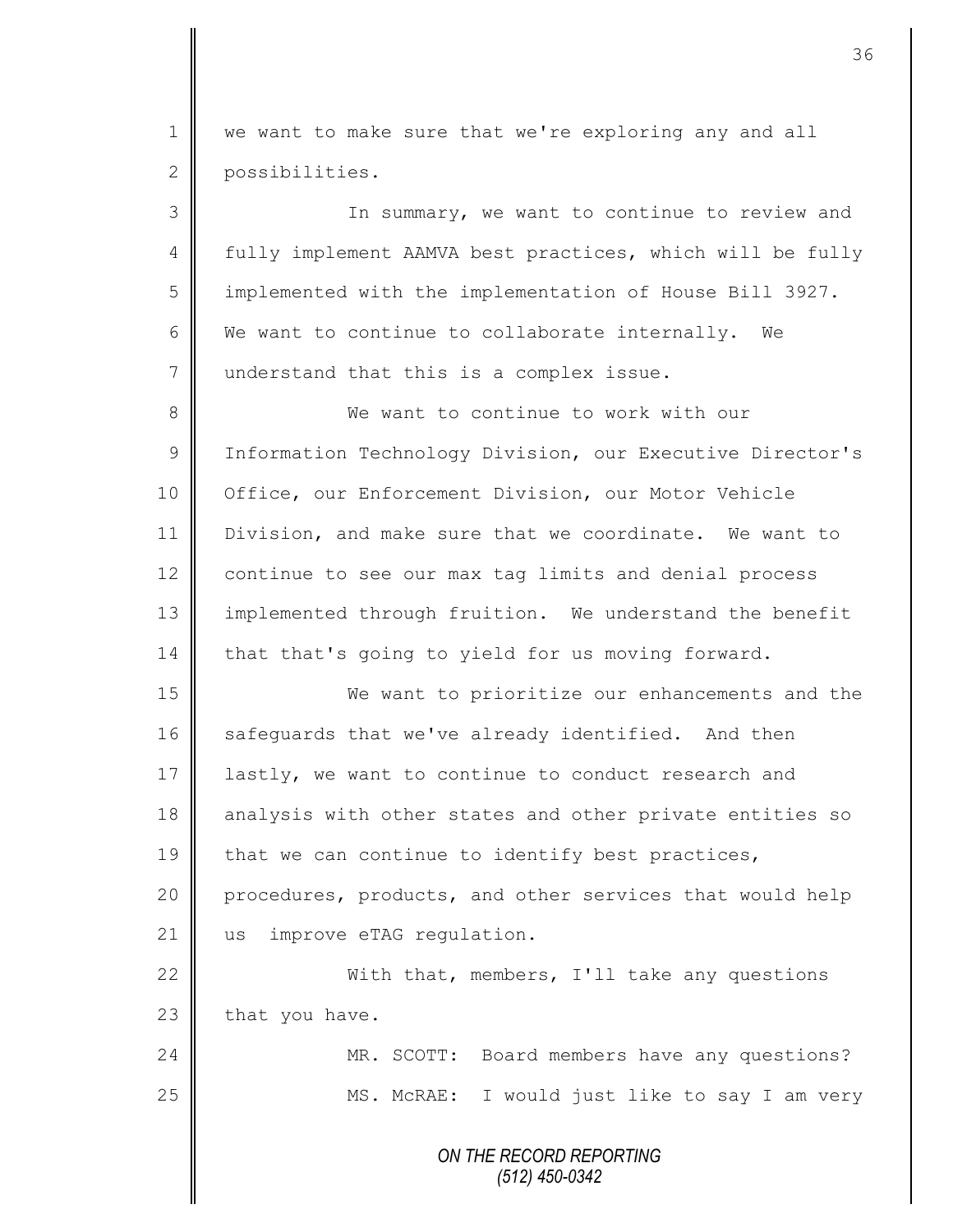| 1            | much in favor of the VIN verification and the NMVTIS       |
|--------------|------------------------------------------------------------|
| $\mathbf{2}$ | verification. I think that that is definitely a step in    |
| 3            | the right direction, so I'm glad to hear that, I'm happy   |
| 4            | to hear that.                                              |
| 5            | MR. LUNA: Thank you, Member McRae.                         |
| 6            | MR. SCOTT: The question I have, now where are              |
| 7            | we on the implementation of denial of access?              |
| 8            | MR. LUNA: So that will be part of our release              |
| $\mathsf 9$  | at the end of the month on February 28.                    |
| 10           | Is that date correct, Ms. Mellott? It should               |
| 11           | be the last Saturday in February. On max tag limits?       |
| 12           | MS. MELLOTT: No. We're talking about denial.               |
| 13           | MR. LUNA: Denial. We have two phases of 3927.              |
| 14           | The first phase of 3927 is going to be establishing our    |
| 15           | max tag limits, which will be the last Saturday of         |
| 16           | February.                                                  |
| 17           | MR. SCOTT: Right.                                          |
| 18           | MR. LUNA: The denial process will be the                   |
| 19           | release after that. Is that correct, Brian?                |
| 20           | MR. SCOTT: That's now how I understood that.               |
| 21           | MR. GE: Brian Ge, managing attorney.                       |
| 22           | So for the denial process, right now we have a             |
| 23           | manual process which I can just go in and turn someone off |
| 24           | in about three minutes after we send out the required      |
| 25           | notice. The functionality right now is estimated for, I    |
|              | ON THE RECORD REPORTING<br>$(512)$ 450-0342                |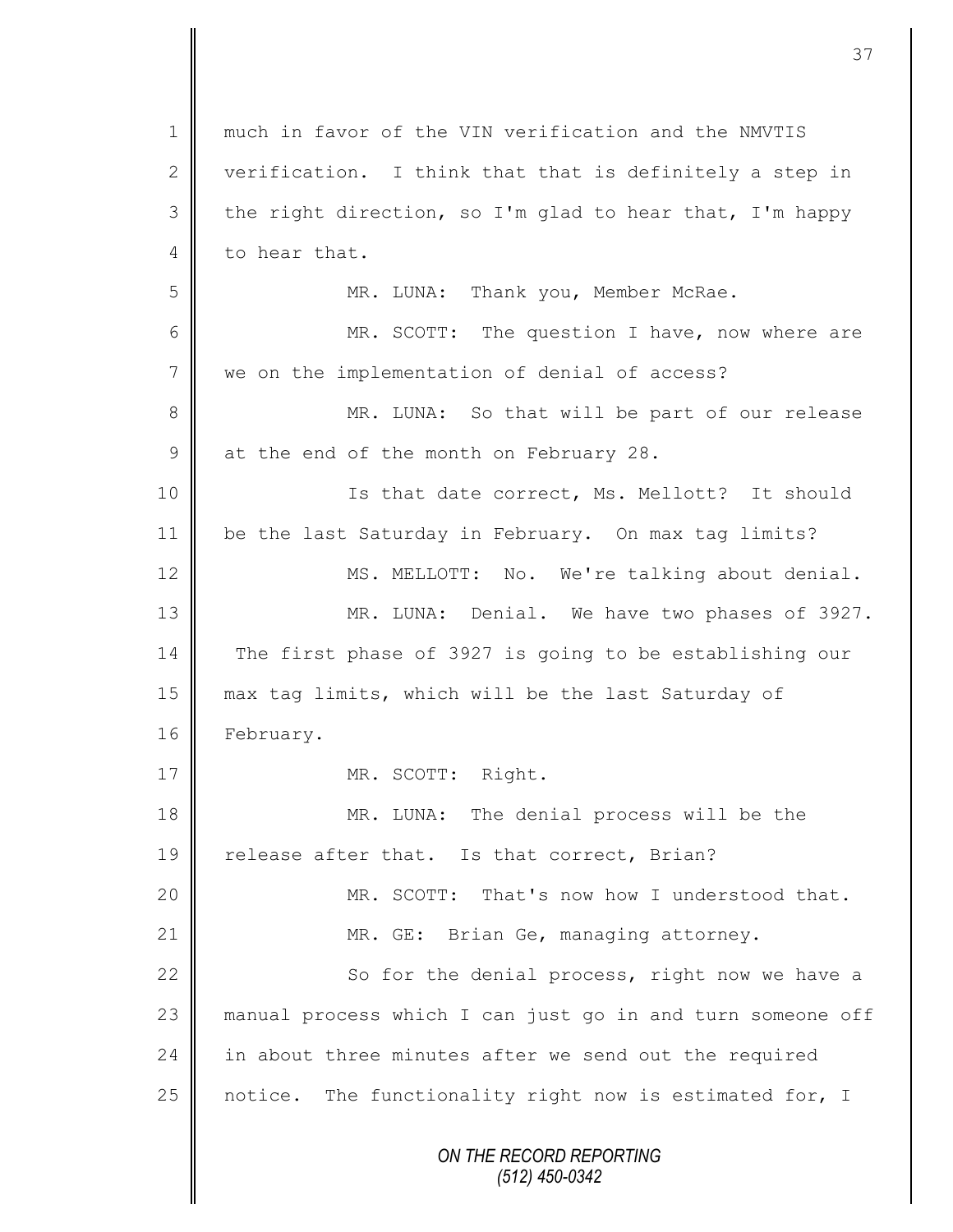*ON THE RECORD REPORTING (512) 450-0342* 1 | think, end of June or end of July, the release after this 2 release, and I cannot speak to our release schedule. 3 MR. SCOTT: Okay. Let's talk about what you 4 just said, though. 5 MR. GE: Yes, sir. 6 MR. SCOTT: So you there's a manual process in 7 place now. 8 || MR. GE: Yes, sir. 9 || MR. SCOTT: For denial of access. Right? 10 MR. GE: Yes, sir. 11 MR. SCOTT: But you said it takes just a few 12 minutes after you've sent out the notice. 13 NR. GE: Yes, sir. 14 MR. SCOTT: So I mean, is there a time period 15  $\parallel$  after the notice is sent before you can manually shut off, 16 or can you put the letter in the outgoing mail and shut  $17 \parallel$  off? 18 MR. GE: So as soon as we send the electronic 19 || notice, I go in and turn it off. 20 || MR. SCOTT: All right. So it can be done 21 | instantaneous, right away. 22 MR. GE: Yes, sir. 23 MR. SCOTT: Okay. That clears that up. Thank  $24 \parallel$  you. 25 MS. BARRON: And the release is at the end of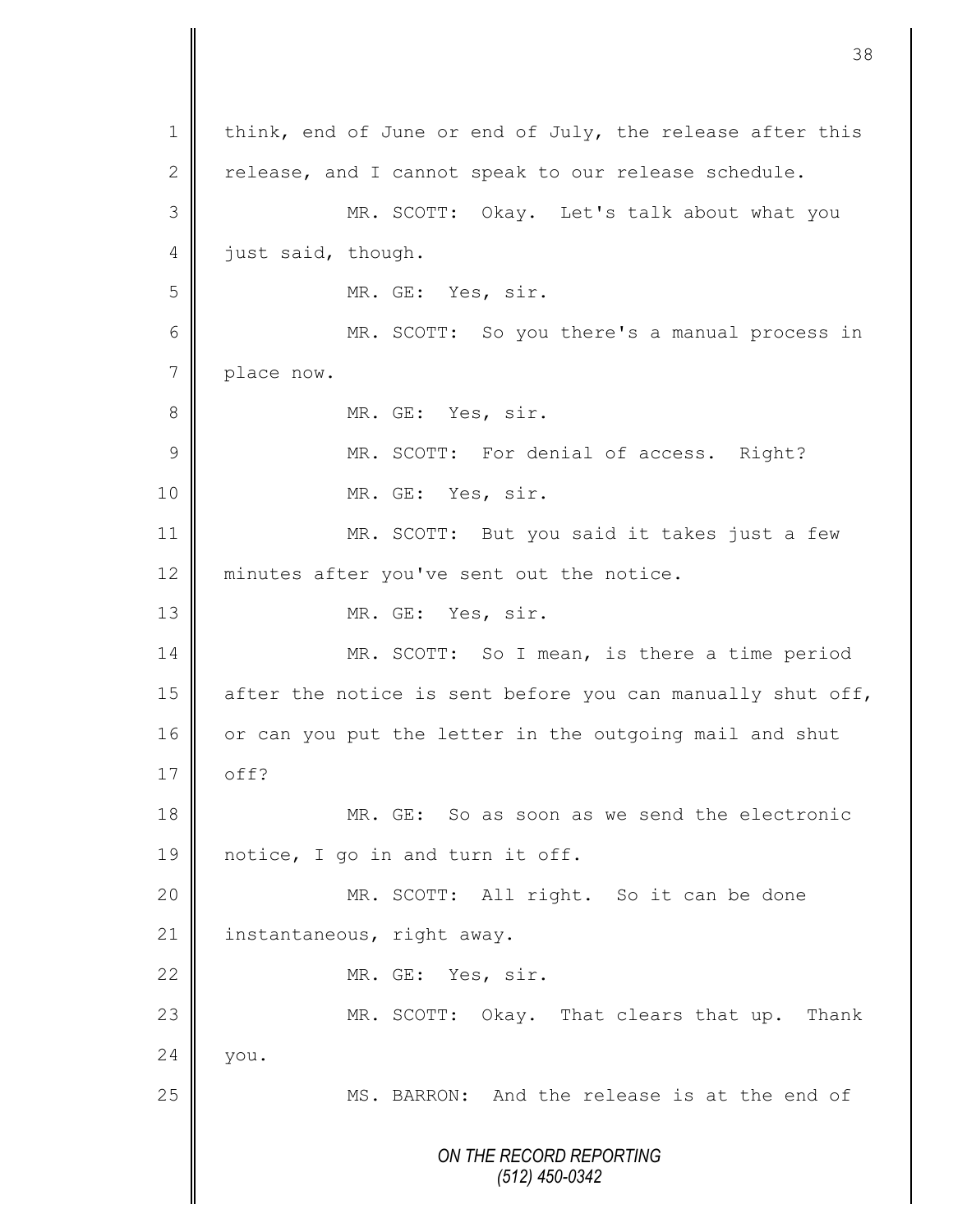*ON THE RECORD REPORTING (512) 450-0342* 1 | July, or actually it's middle of July, and that will 2  $\parallel$  implement the automation of it, so we won't have to 3 manually try to ensure the process; it will automatically 4 deny. 5 MR. SCOTT: Okay. What is the -- how does that 6 | work, the automatic? 7 || MS. BARRON: I don't know the specifics. 8 Brian, you may want to -- the subject matter expert. 9 || MR. GE: I can talk about. Brian Ge, managing 10 | attorney. 11 So the automated process would be we go into 12 our case management system, we can see the case that's 13 | opened. Once that notification has been sent, I literally 14 click a button, and everything happens behind the scenes 15 | to process that denial of access, whereas right now I 16 would need to log into a separate system, go adjust the 17 dealer's permissions so that they can't issue any more 18 tags. It eliminates that step, all I have to do is click 19 a button. 20 || MR. SCOTT: So we've had the ability for, 21 quote, immediate denial of access since the last meeting. 22 Correct? 23 NR. GE: Yes, sir. 24 MR. SCOTT: So have we activated that? Have we 25 done any denial of access since that meeting?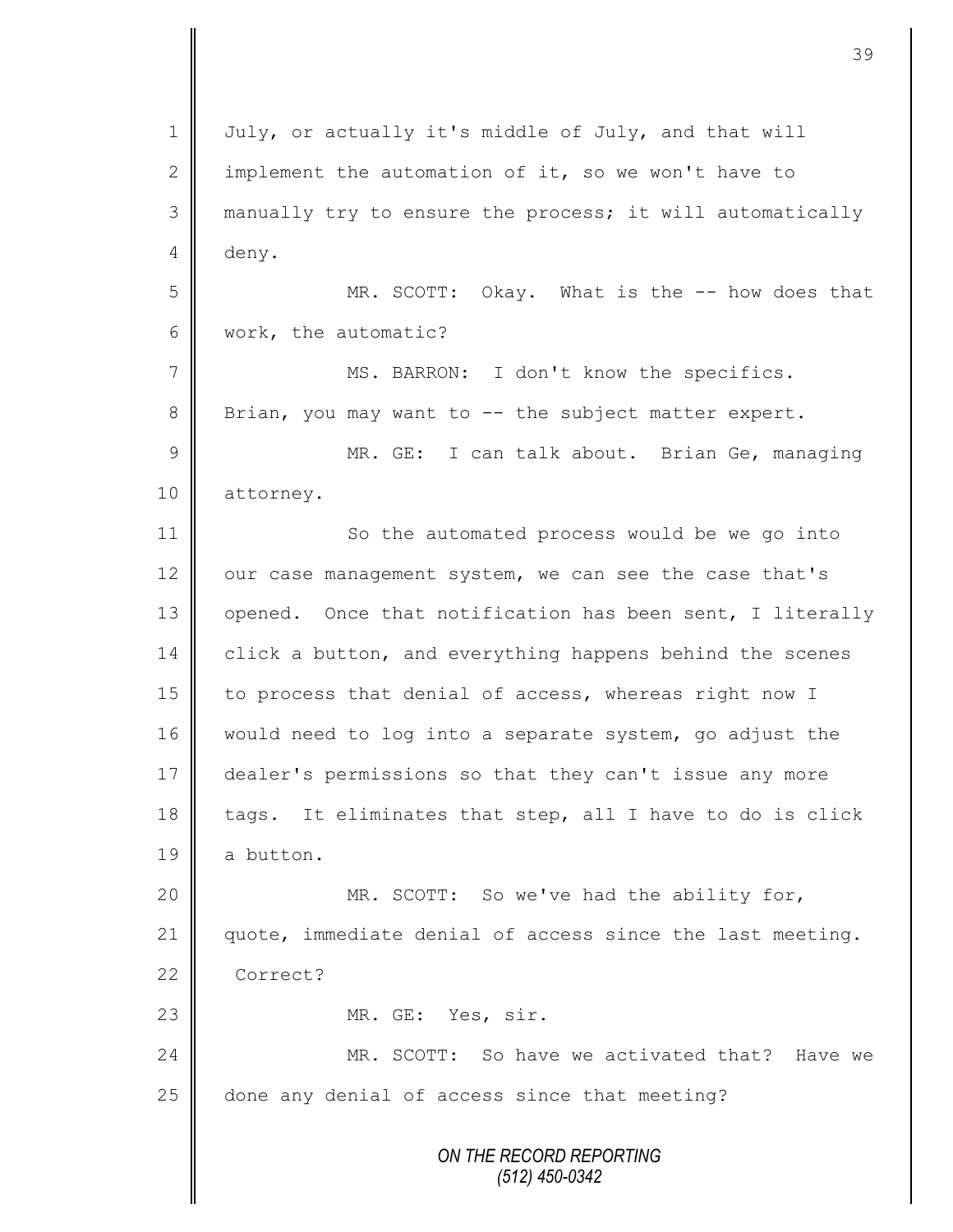*ON THE RECORD REPORTING (512) 450-0342* 1 || MR. GE: Yes, sir. We denied six dealers  $2 \parallel$  access to the system. 3 MR. SCOTT: Very good. 4 || MS. McRAE: You said six? 5 MR. GE: Yes, ma'am 6 MR. SCOTT: Okay. So in your estimation, 7 | Brian, that's working well? 8 || MR. GE: Yes, sir. 9 || MR. SCOTT: We have a process where we're 10 making progress trying to get this stuff shut down? 11 MR. GE: Yes, sir. And not only are we getting 12 them shut off fairly quickly, we are also giving them the 13 due process that they're owed. They go through a full 14 inspection; we have all the evidence that we need to 15 | support revoking their license before we shut them down, 16  $\parallel$  and we're doing that quickly. 17 | It's not a multi-week, multi-month process, 18 it's we go out, we find the evidence, we reach out to TACs 19 across the state. Sometimes they can get us documents the 20 | same day, and once we have those VIT statements and we 21 | have that evidence that they are issuing more tags than 22 cars that they sold, three minutes. 23 || MR. SCOTT: Okay. Let me back it up just 24 again. On the limit of temp tags, so today if we issue a 25  $\parallel$  new license today to a new independent dealer today, how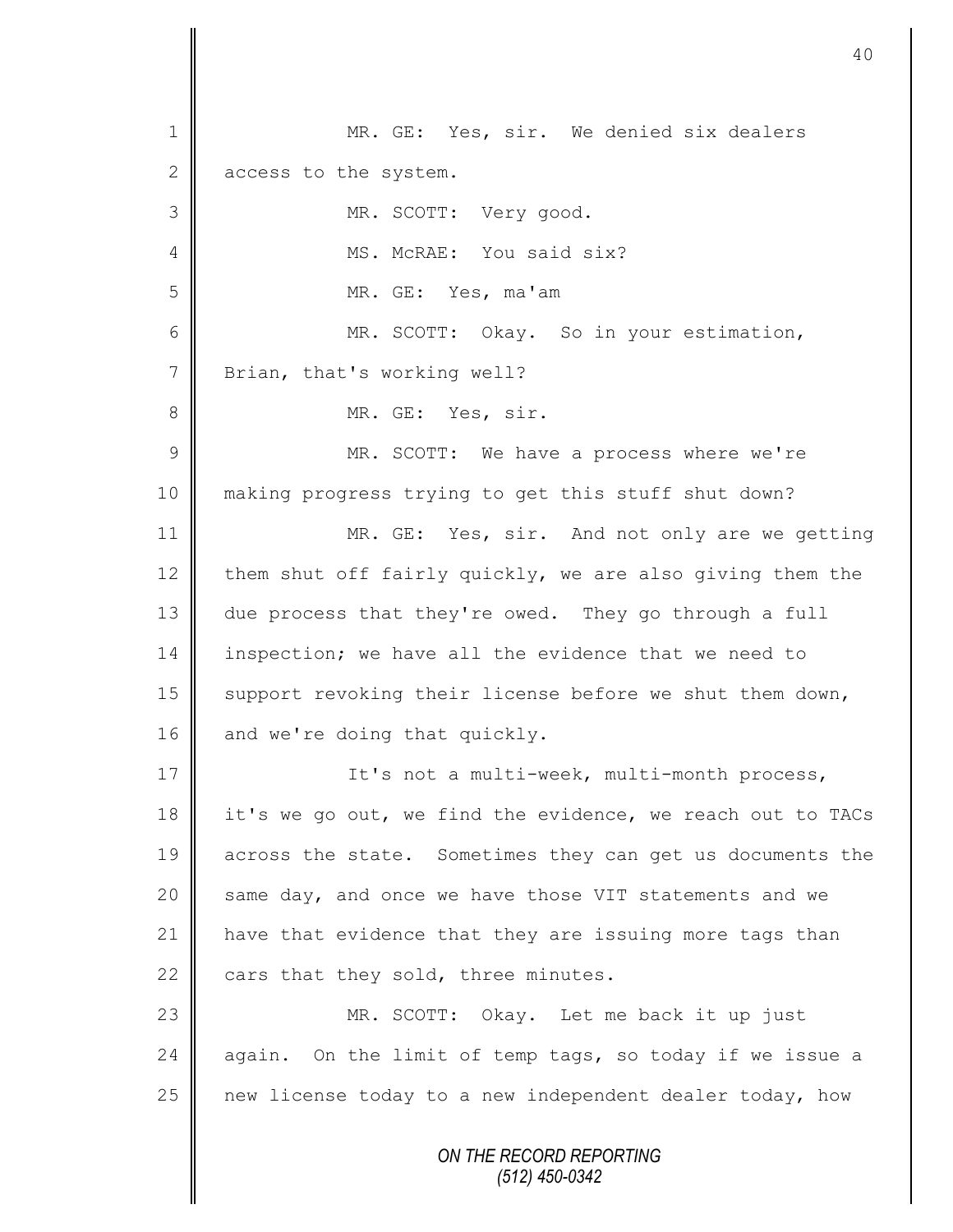*ON THE RECORD REPORTING (512) 450-0342* 1 || many tags do they get today? 2 MR. GE: They get 300 of each tag. 3 MR. SCOTT: Okay. So that part is already 4 | implemented, the 600 limit. 5 MR. GE: No. The automatic limit will be -- 6 that will come in the release that comes at the end of 7 | February. 8 MR. SCOTT: Okay. I think I'm missing 9 something here. 10 || MS. AUCOIN: Chairman, if I may? 11 MR. SCOTT: Yes. 12 MS. AUCOIN: Aline Aucoin, for the record. 13 **||** Our rules also need to become effective. The 14 Tules are still with the Regulatory Compliance Division, 15 || and we have not been approved to make the max tags rules 16 effective just yet. 17 MR. SCOTT: Okay. So how long does that take 18 normally? 19 || MS. MELLOTT: Chairman Scott, for the record, 20 Shelly Mellott. 21 | Could be a couple of weeks. You know, we 22  $\parallel$  don't have any control over that. 23 **MR. SCOTT:** I understand that. 24 MS. MELLOTT: Because there was changes made to 25  $\parallel$  the rule during the meeting. It had to go back to the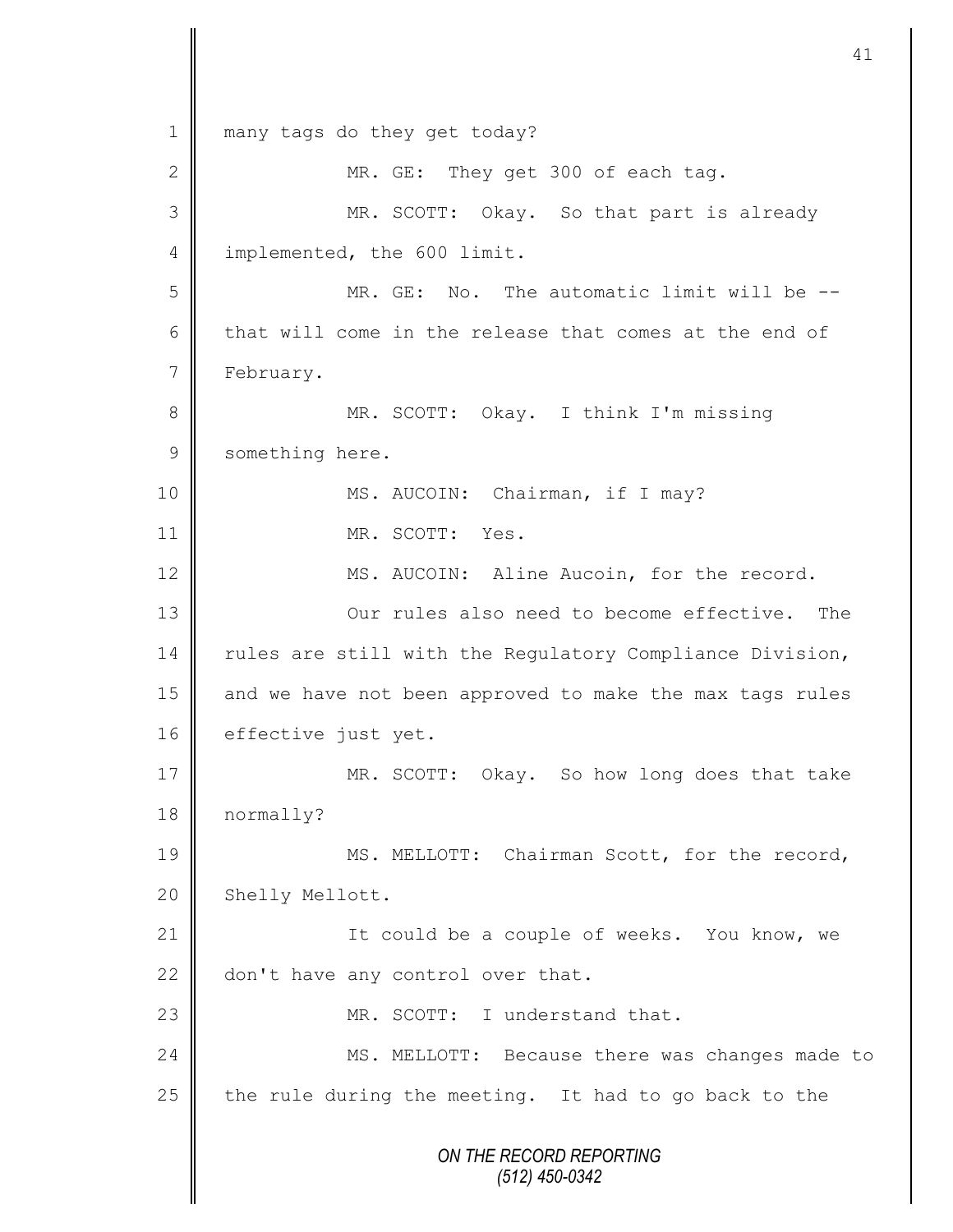*ON THE RECORD REPORTING (512) 450-0342* 1 Regulatory Compliance Division to review it, and then we 2  $\parallel$  have to get that back. 3 MR. SCOTT: But a couple of weeks is not 4 | outside the ordinary? 5 || MS. MELLOTT: No. 6 MR. SCOTT: Okay. So there's no indication 7 | that there's a problem? 8 MS. MELLOTT: I have not heard that there is. 9 || MS. McRAE: I was under the impression, I 10 | think, as Member Scott, Chair Scott, that it was pretty 11 much going to take effect that same day as soon as it was 12 filed. 13 || MS. MELLOTT: Member McRae, for the record, 14 this is Shelly Mellott. 15 | For the denial rules there were not changes 16 made to those, so those became effective the next day when 17  $\parallel$  they got filed with the Texas Register. 18 There were changes made by the Board to the tag 19 | limit rules, so those had to go back to the Regulatory 20 Compliance Division before and get approved, and then they 21 come back and then they get filed. 22 MS. McRAE: Okay. Thank you. 23 | MS. AUCOIN: For the record, Aline Aucoin. 24 And that's a statutory requirement; it's  $25$  | outside of our control. Certainly the Board has authority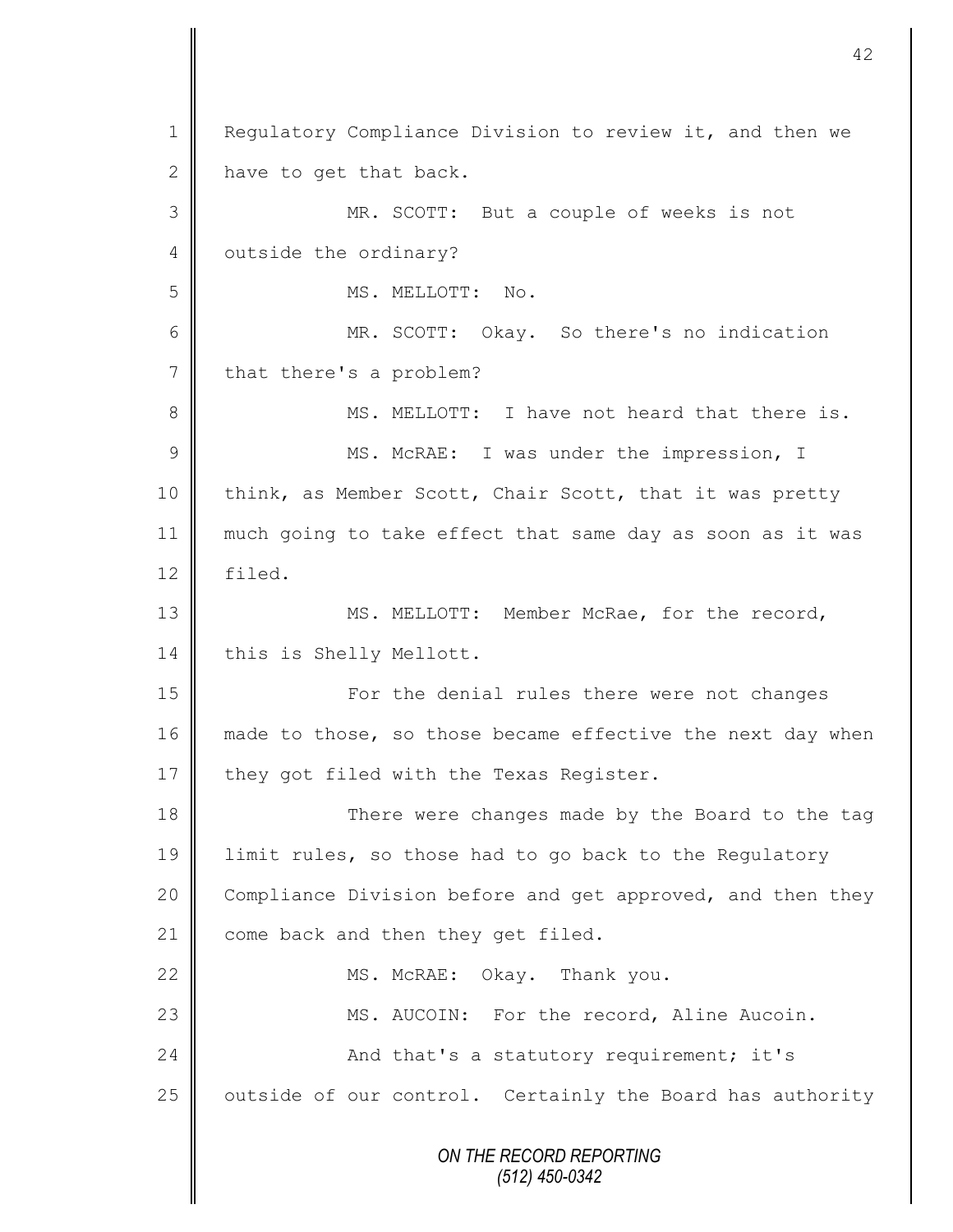*ON THE RECORD REPORTING (512) 450-0342* 1 to adopt rules, but we're still subject to the statutory 2 | requirement to get Regulatory Compliance Division okay for  $3$  the rules, for certain rules. 4 || MR. SCOTT: Any other questions from the Board? 5 (No response.) 6 MR. SCOTT: Okay. We will now move to agenda 7 item 5, which is closed session, and we will not have a 8 closed session today, so we're not taking up agenda item 5 9 or 6. 10 We will now move to agenda item 7, public 11 comment. 12 | General Counsel, do we have any comments from 13 the public, anyone signed up for that? 14 MS. AUCOIN: Aline Aucoin, for the record. 15 No public comment. 16 MR. SCOTT: Okay. So hearing no request for 17 public comment, we'll move to agenda item 8, which is 18 adjournment. Unless there's any further business, I would 19 | like to entertain a motion to adjourn. 20 || MS. McRAE: So moved. 21 | MR. ALVARADO: Second. 22 MR. SCOTT: We have a motion from Member McRae, 23 | second from Member Alvarado. 24 Board members, when I call your name, please  $25$  state your vote for the record.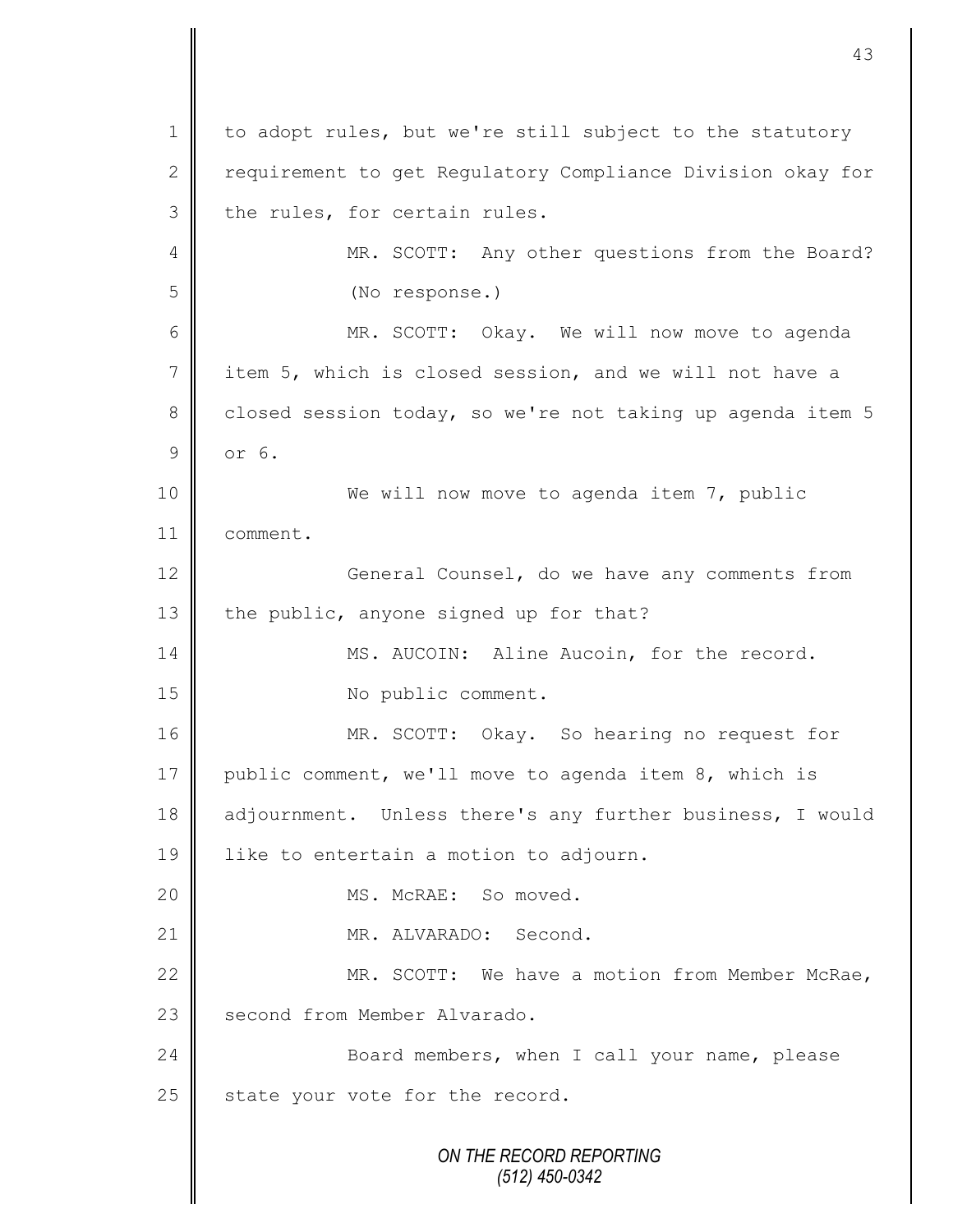|                | 44                                                      |
|----------------|---------------------------------------------------------|
|                |                                                         |
| $\mathbf 1$    | Member Alvarado?                                        |
| $\mathbf{2}$   | MR. ALVARADO: Aye.                                      |
| $\mathfrak{Z}$ | MR. SCOTT: Member McRae?                                |
| $\overline{4}$ | MS. McRAE: Aye.                                         |
| 5              | MR. SCOTT: Member Ramirez is absent today, and          |
| $\sqrt{6}$     | I, Chairman Scott, vote aye. Let the record reflect the |
| $7\phantom{.}$ | vote is unanimous.                                      |
| $\,8\,$        | This meeting is adjourned.                              |
| $\mathsf 9$    | (Whereupon, at 2:54 p.m., the meeting was               |
| 10             | adjourned.)                                             |
|                |                                                         |
|                |                                                         |
|                |                                                         |
|                |                                                         |
|                |                                                         |
|                |                                                         |
|                |                                                         |
|                |                                                         |
|                |                                                         |
|                |                                                         |
|                |                                                         |
|                |                                                         |
|                |                                                         |
|                |                                                         |
|                |                                                         |
|                |                                                         |
|                |                                                         |
|                | ON THE RECORD REPORTING<br>$(512)$ 450-0342             |
|                |                                                         |